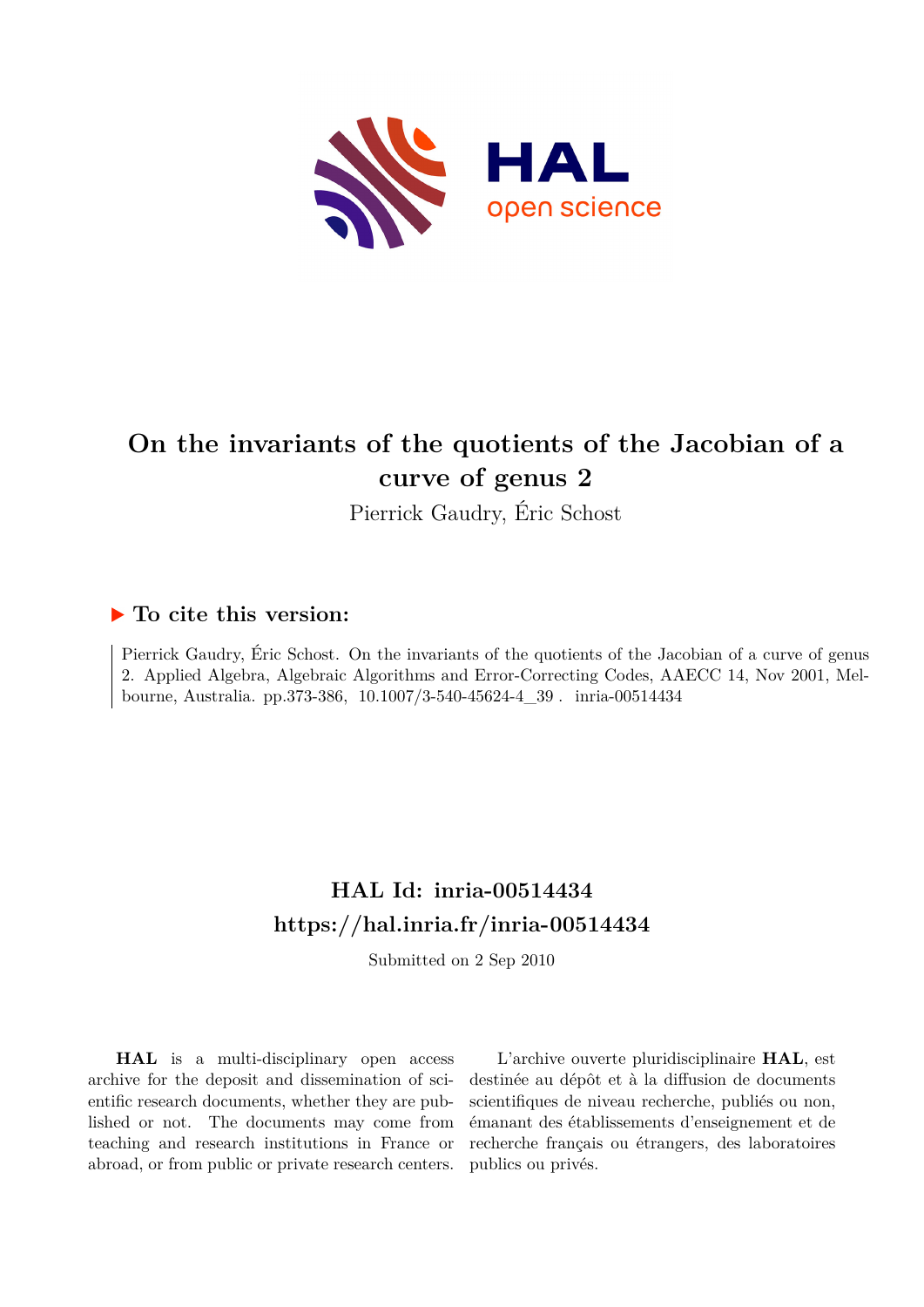# On the invariants of the quotients of the Ja
obian of <sup>a</sup> urve of genus <sup>2</sup>

P. Gaudry LIX, E
ole polyte
hnique 91128 Palaiseau Cedex, Fran
e gaudrylix.polyte
hnique.fr

E. S
host

## Laboratoire GAGE, UMS MEDICIS, École polytechnique 91128 Palaiseau Cedex, Fran
e schost@gage.polytechnique.fr (
orresponding author)

January 31, 2001

#### Abstra
t

Let  $C$  be a curve of genus 2 that admits a non-hyperelliptic involution. We show that there are at most 2 isomorphism classes of elliptic curves that are quotients of degree 2 of the Jacobian of  $\mathcal{C}$ .

Our proof is constructive, and we present explicit formulae, classified according to the involutions of  $\mathcal{C}$ , that give the minimal polynomial of the *j*-invariant of these curves in terms of the moduli of  $C$ . The coefficients of these minimal polynomials are given as rational fun
tions of the moduli.

keywords: curve of genus 2, group of involutions, Igusa invariants, reducible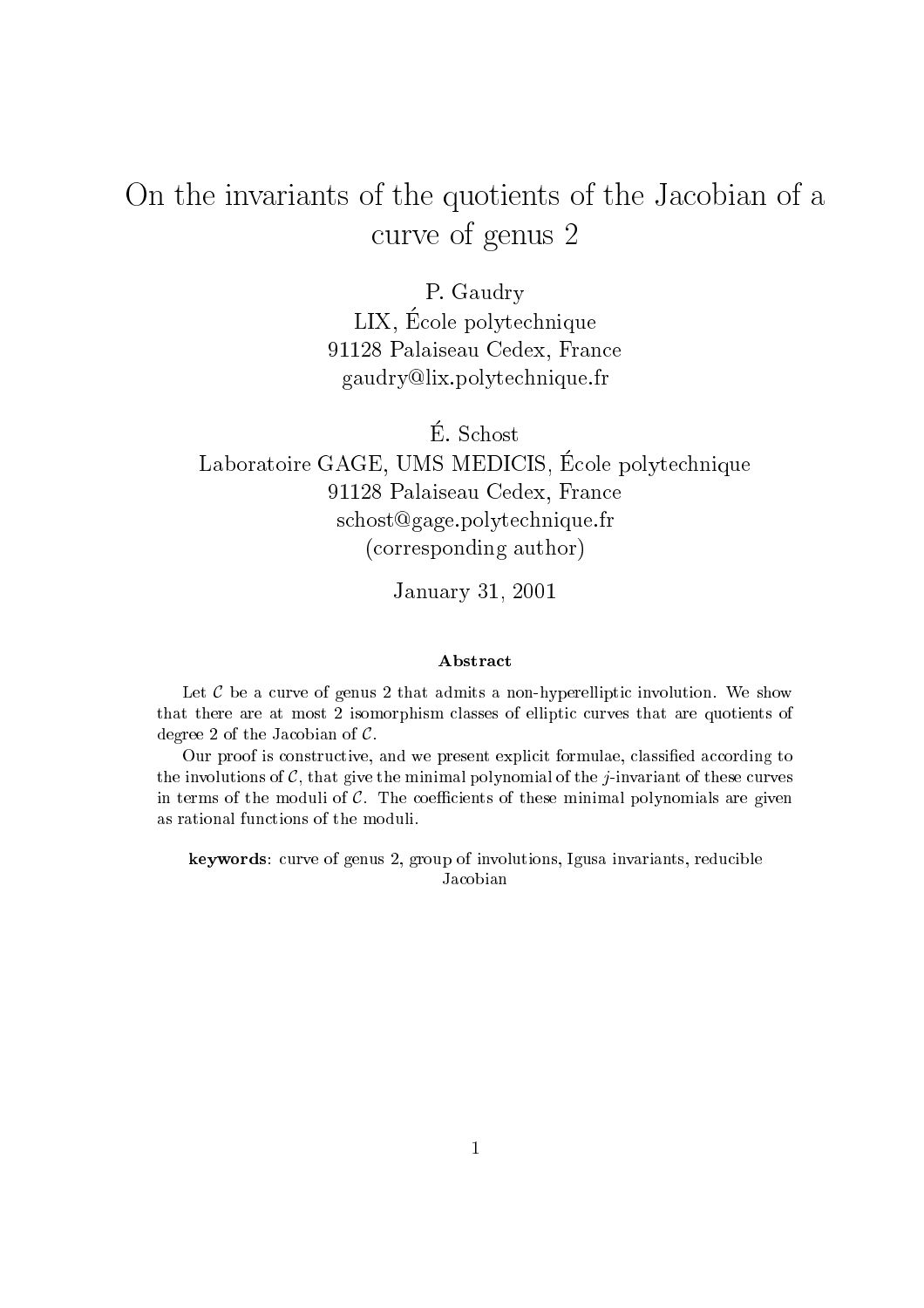## **Introduction**

Among the curves of genus 2, those with reducible Jacobian have a particular interest. For instance, the present records for rank or torsion are obtained on such curves [3]. Also, it is in this particular setting that Dem'janenko-Manin's method yields all the rational points of a curve [7].

The aim of this paper is to give a constructive proof of the following theorem.

**Theorem 1** Let C be a curve of genus 2 with  $(2,2)$ -reducible Jacobian. Then there are at most 2 elliptic curves that are quotients of degree 2 of its Jacobian, up to isomorphism.

If this is the case, we present rational formulae that give the  $j$ -invariant of these elliptic curves in terms of the moduli of  $C$ .

The moduli of the curves of genus 2 form a 3-dimensional variety that was first described by Igusa in  $[4]$ . His construction relies on 4 covariants of the associated sextic, denoted by  $(A, B, C, D)$ ; the formulae for these covariants are given again in [11]. We use the moduli  $(j_1, j_2, j_3)$  proposed in [5], which are ratios of these covariants. If we suppose that  $A$  is not zero, they are given by

$$
j_1 = 144 \frac{B}{A^2},
$$
  
\n
$$
j_2 = -1728 \frac{AB - 3C}{A^3},
$$
  
\n
$$
j_3 = 486 \frac{D}{A^5}.
$$

The special case  $A = 0$  is dealt with in appendix 5.3. All along the paper, the characteristic of the basefield will be supposed different from 2, 3 and 5. We will regularly feel free to work over an algebraic closure of the initial field of definition of the curves.

### A
knowledgements

The computations necessary to obtain the formulae given here were done on the computers of UMS MEDICIS 658 (CNRS – École polytechnique, http://medicis.polytechnique.fr). We thank Philippe Satgé for his careful reading of this paper, and Francois Morain for his numerous comments and suggestions.

#### **Preliminaries**  $\mathbf{1}$

**Definition 2** The Jacobian of a curve C of genus 2 is  $(2,2)$ -reducible if there exists a (2,2)-isogeny between Ja
(C) and <sup>a</sup> produ
t E1 - E2 of el lipti urves. The urve E1 is then called a quotient of  $Jac(C)$  of degree 2.

As usual, the prefix (2, 2) means that the kernel of the isogeny is isomorphic to  $\mathbb{Z}/2\mathbb{Z}\times$  $\mathbb{Z}/2\mathbb{Z}$ . A curve of genus 2 always admits the hyperelliptic involution, denoted  $\iota$ , which commutes with all other automorphisms. The following lemma, in substance in  $[4]$ , relates the reducibility to the existence of other involutions.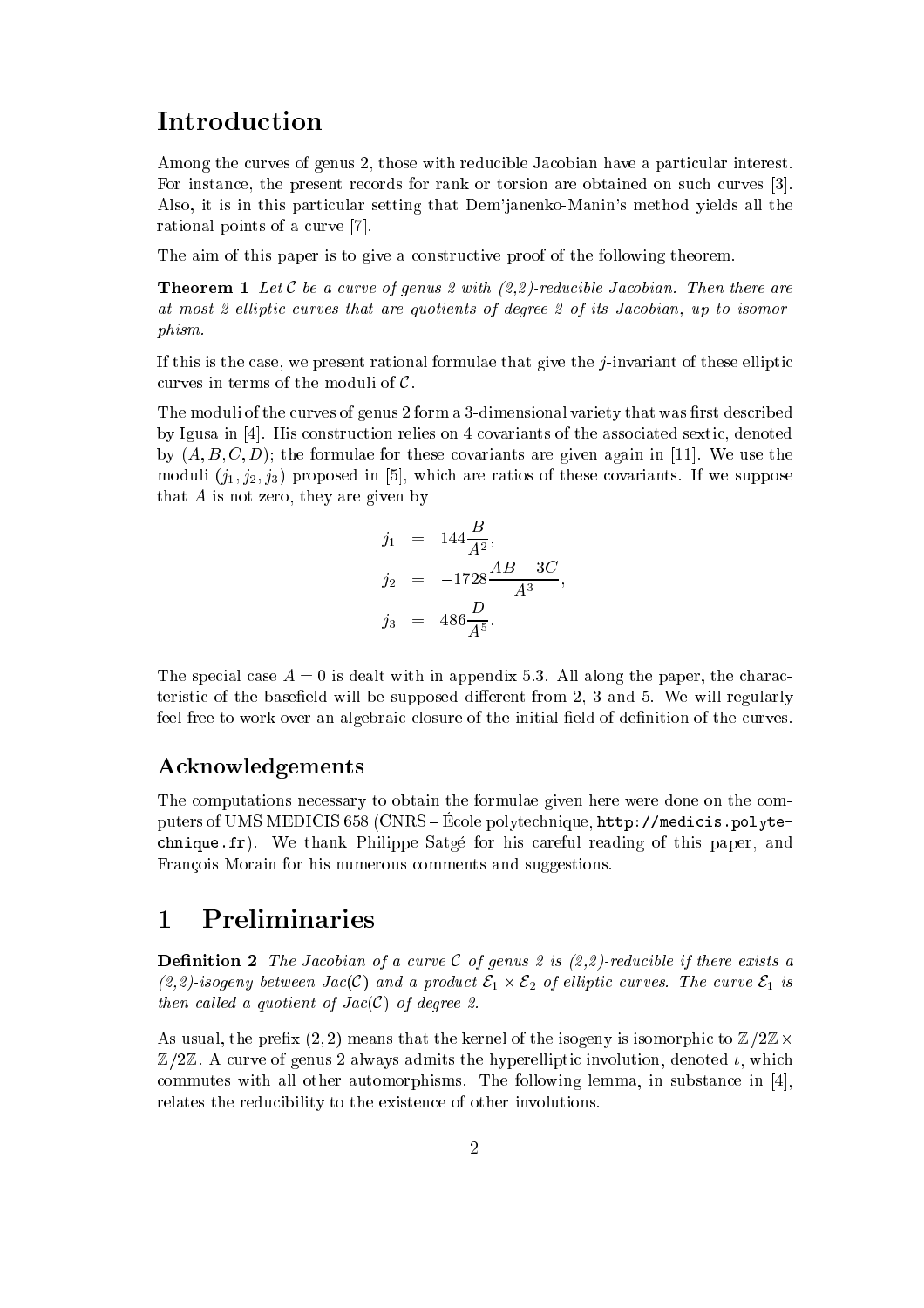**Lemma 3** Let C be of genus 2 curve. The set of the non-hyperelliptic involutions of  $C$  is mapped onto the isomorphisms classes of elliptic curves which are quotient of degree 2 of the Jacobian of C, via  $\tau \mapsto C/\tau$ . As a consequence the Jacobian of C is  $(2,2)$ -reducible if and only if C admits a non-hyperelliptic involution.

*Proof.* Let  $\tau$  be a non-hyperelliptic involution of C. The quotient of C by  $\tau$  is a curve e is given a fatt this case is a complete the Jacobian of the Jacobian of the Tamer Concording projects onto  $\epsilon$ , and the kernel of this map is another emptic curve  $\epsilon$ . Consequently, the Jacopian of  $C$  spilts as  $C \times C$ .

On the other hand, let  $\mathcal E$  be an elliptic quotient of degree 2 of Jac(C). There exists a morphism  $\varphi$  of degree 2 from C onto  $\varepsilon$ . For a generic point p on C, the fiber  $\varphi^{-1}(\varphi(p))$ can be written  $\{p,q(p)\}\text{, where }q\text{ is a rational function of }p.$  We define  $\tau$  as the map  $p \mapsto q(p)$ . Since the curve  $\mathcal E$  has genus one,  $\tau$  is not the hyperelliptic involution.  $\Box$ 

Bolza [1], Igusa [4] and Lange [8] have classified the curves with automorphisms, and in particular the curves with involutions. The moduli of such curves describe a 2dimensional subvariety of the moduli space; we will denote this set by  $\mathcal{H}_2$ . In our local coordinates, this hypersurface is described by the following equation  $R$ , whose construction is done in  $[11]$ .

> $\mu$ : 839390038939039408273712 $j_3^2$  + 921141332109722324382400000 $j_3^2$  $+$  32983576347223130112000J<sub>1</sub> j<sub>3</sub> + 182200942574622720j3J1J<sub>2</sub>  $-$  574615507562061024 $j_3$   $j_1^{\scriptscriptstyle\rm T}$   $j_2^{\scriptscriptstyle\rm T}$  + 9995025155522160040000 $j_3^{\scriptscriptstyle\rm T}$   $j_1^{\scriptscriptstyle\rm T}$   $j_2$  $+$  94145116821J<sub>2</sub> - 562220051515121556J3J<sub>2</sub> - 562220051515121556J3J<sub>1</sub><br>+ 43381176803481600j<sub>3</sub> j<sub>2</sub> - 71964166575759556608000j<sub>3</sub> j<sub>2</sub>  $- 3381059609j_1^7 + 62762119218j_1^4 j_2^2 + 13947137604j_1^3 j_2^3 \ - 31381059609j_1^7 + 62762119218j_1^4 j_2^2 + 13947137604j_1^3 j_2^3 \ - 31381059609j_1 j_2^4 - 188286357654j_1^3 j_2^2 - 6973568802j_1^6 j_2 \ + 192612425007458304j_1^4$

We will call *reduced group of automorphisms* of a curve the quotient of its group of automorphisms by  $\{1, \iota\}$ . The points on  $\mathcal{H}_2$  can be classified according to their reduced group of automorphisms  $\mathcal{G}$ .

- G is the dihedral group  $D_6$ ; this is the case for the point on  $\mathcal{H}_2$  associated to the curve  $y^2 = x^6 + 1$ .
- is the symmetric Control in the point association to the point association association to the point as  $y^2 = x^5 - x$ .
- G is the dihedral group  $D_3$ ; the corresponding points describe a curve D on  $\mathcal{H}_2$ , ex
luding the two previous points.
- G is Klein's group  $V_4$ . The corresponding points describe a curve V on  $\mathcal{H}_2$ , excluding the two previous points; these 2 points form the intersection of  $\mathcal D$  and  $\mathcal{V}$ .
- G is the group  $\mathbb{Z}/2\mathbb{Z}$ . This corresponds to the open subset  $\mathcal{U} = \mathcal{H}_2 \mathcal{D} \mathcal{V}$ ; this situation will be called the *generic* case.

In the sequel, we characterize all these cases, except the two isolated points, in terms of the moduli of C, describe the involutions of C and compute the corresponding jinvariants.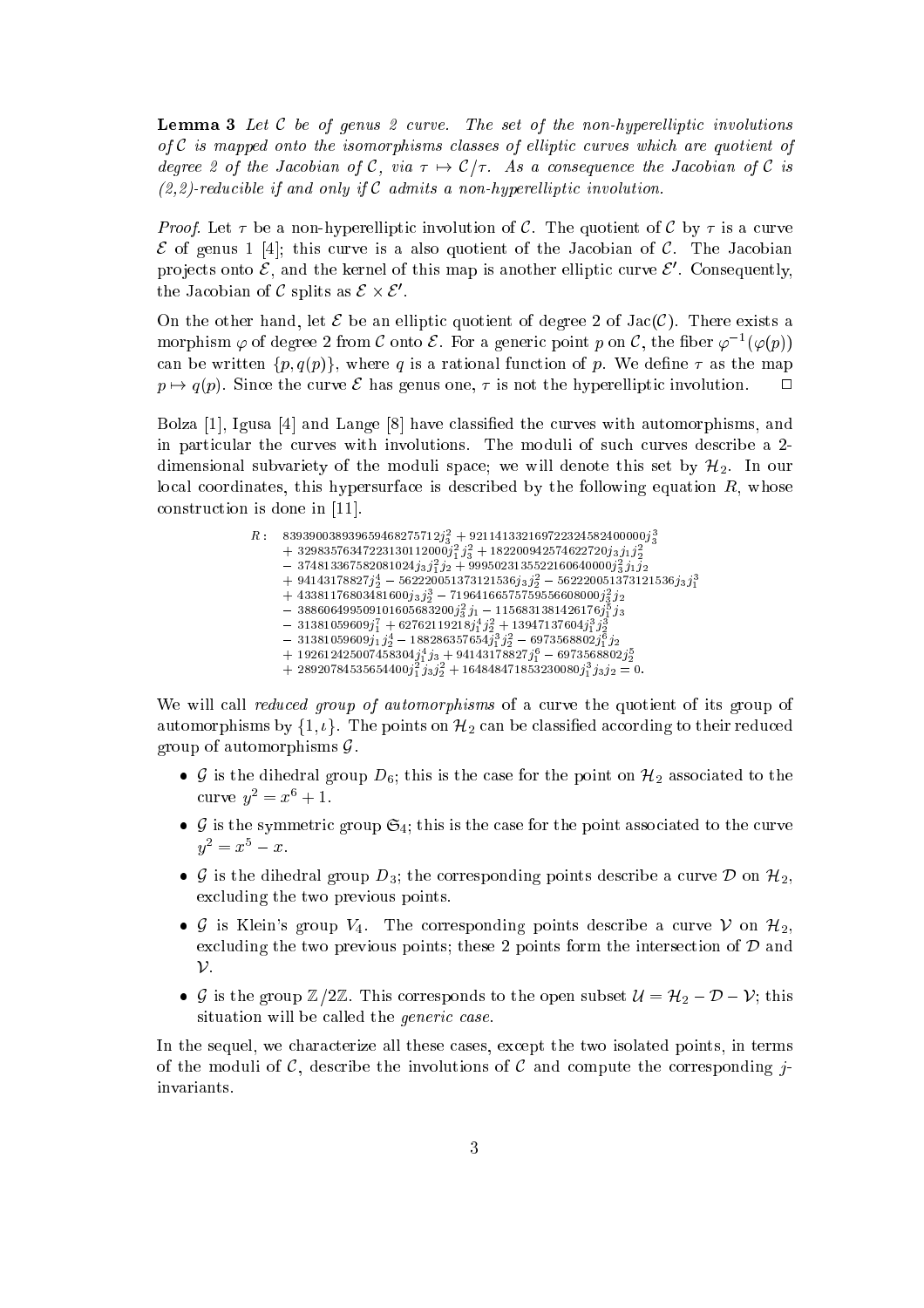In the "generic case", we introduce two characteristic invariants of the isomorphism classes. Our explicit formuae then give an easy proof of the fact that the curves whose moduli lie on  $\mathcal D$  admit a real multiplication by  $\sqrt{3}$ . Finally, the involutions are naturally paired as  $(\tau, \tau)$ , and these involutions correspond in general to distinct elliptic curves; we show that on the curve  $\mathcal V$ , each pair  $(\tau, \tau \iota)$  yields a single elliptic curve.

The proof of Theorem 1 ould be a
hieved through the exhaustive study of all possible automorphism groups, which would require to consider groups of order up to 48. We follow another approa
h, whi
h relies on the omputer algebra of polynomials systems.

This method brings to treat many polynomial systems. While most of them an be easily treated by the Gröbner bases package of the Magma Computer Algebra System [10], the more difficult one in section 2 requires another approach, which we will briefly describe. The systems we solved cannot given here, for lack of space; they are available upon request. The study of the group action in section 2 was partly conducted using the facilities of Magma for computing in finite groups.

#### $\overline{2}$ The generic case

In the open set U, the reduced group of automorphisms is  $\mathbb{Z}/2\mathbb{Z}$ . Consequently, the whole group of automorphisms has the form  $\{1, \iota, \tau, \tau\iota\}$ , and lemma 3 implies that there are at most two ellipti quotients. Our goal is then to ompute a polynomial of degree 2 giving their *j*-invariants in terms of the moduli  $(j_1, j_2, j_3)$ .

### 2.1 The minimal polynomial from a Rosenhain form

As a first step, we obtain the *j*-invariants from a Rosenhain form. The following result is based on  $[4]$ , which gives the Rosenhain form of a  $(2, 2)$ -reducible curve.

**Theorem 4** Let C be a curve of genus 2 whose moduli belong to  $\mathcal{H}_2$ . On an algebraic closure of its definition field,  $C$  is isomorphic to a curve of equation

$$
y^2 = x(x-1)(x-\lambda)(x-\mu)(x-\nu)
$$
, where  $\mu = \nu \frac{1-\lambda}{1-\nu}$ ,

and  $\lambda$ ,  $\nu$ ,  $\mu$  are pairwise distinct, different from 0 and 1. The Jacobian of C is (2,2)isogeneous to the product of the elliptic curves of equation  $y^2 = x(x-1)(x-\Lambda)$ , where  $\Lambda$  is a solution of

$$
\nu^2 \lambda^2 \Lambda^2 + 2\nu \mu (-2\nu + \lambda)\Lambda + \mu^2 = 0.
$$
 (1)

*Proof.* The curve C has 6 Weierstraß points, and an isomorphism from C to another curve is determined by the images of 3 of these points. Let  $\tau$  be a non-hyperelliptic involution of C, and  $P_1$ ,  $P_2$ ,  $P_3$  be Weierstraß points on C that represent the orbits of  $\tau$ . The curve C' defined by sending  $\{P_1, P_2, P_3\}$  to  $\{0, 1, \infty\}$  admits the equation

$$
y^2 = x(x-1)(x-\lambda)(x-\mu)(x-\nu).
$$

This curve is not singular, so  $\lambda$ ,  $\nu$ ,  $\mu$  are pairwise distinct, and different from 0 and 1.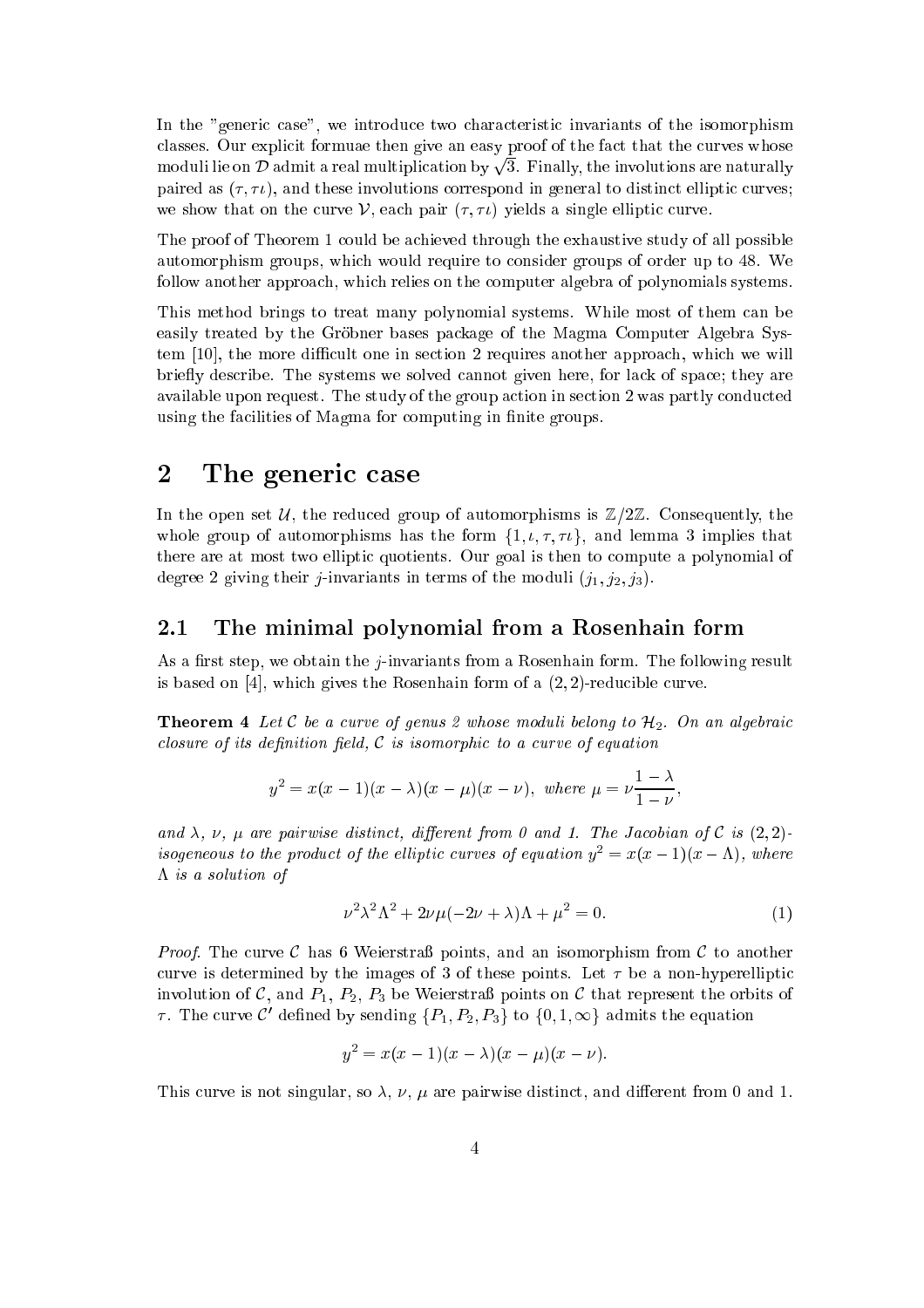The image of the involution of C on C is still denoted by  $\tau$  . This involution permutes the Weierstraß points of C'; up to a change of names, we have  $\tau(0) = \lambda$ ,  $\tau(1) = \mu$  and  $\tau(\infty) = \nu$ . On another hand,  $\tau$  can be written

$$
\tau(x,y) = \left(\frac{ax+b}{cx+d}, \frac{wy}{(cx+d)^3}\right),\,
$$

and since it has order 2, we have  $a = -d$  and  $w = \pm (ad - bc)^{3/2}$ . The involution  $\tau$  is determined by  $\tau(0) = \lambda$  and  $\tau(\infty) = \nu$ , which gives

$$
\tau(x,y) = \left(\nu \frac{x-\lambda}{x-\nu}, \frac{u^3y}{(x-\nu)^3}\right),\,
$$

where

$$
u=\pm\sqrt{\nu(\nu-\lambda)}.
$$

Changing the sign of u is equivalent to composing  $\tau$  with  $\iota$ . The relation  $\tau(1) = \mu$  then vields the first assertion

$$
\mu = \nu \frac{1 - \lambda}{1 - \nu}.
$$

We now look for a curve isomorphic to C, where the involution can be written  $(x, y) \mapsto$  $(-x, y)$ . This means that we are interested in a transformation

$$
\varphi\;:\;x\mapsto \frac{ax+b}{cx+d}
$$

such that  $\varphi(0) = -\varphi(\lambda), \varphi(1) = -\varphi(\mu), \varphi(\infty) = -\varphi(\nu)$ . It is straightforward to check that

$$
\varphi(x) = \frac{x - \nu - u}{x - \nu + u},
$$

is such a transformation. As a result, the curve  $C$  is isomorphic to the curve  $C''$  of equation  $y^2 = (x^2 - x_1^2)(x^2 - x_2^2)(x^2 - x_3^2)$ , where

$$
x_1 = \varphi(\infty) = 1
$$
,  $x_2 = \varphi(0) = \frac{\nu - u}{\nu + u}$ ,  $x_3 = \varphi(1) = \frac{1 - (\nu - u)}{1 - (\nu + u)}$ 

:

The morphism  $(x, y) \mapsto (x^2, y)$  maps C<sup>orr</sup> onto the elliptic curve  $\varepsilon$  of equation

$$
y^2 = (x - 1)(x - x_2^2)(x - x_3^2).
$$

The curve  $\mathcal E$  has Legendre form  $y^2 = x(x-1)(x-\Lambda)$ , where

$$
\Lambda = \frac{x_2^2 - x_3^2}{1 - x_3^2} = \frac{\mu}{\left(\nu \pm \sqrt{\nu(\nu - \lambda)}\right)^2}.
$$

Computing the minimal polynomial of  $\Lambda$  proves the theorem. The conditions on  $\lambda$ ,  $\mu$ ,  $\nu$  show that none of the denominators vanishes, and that  $\mathcal E$  is not singular.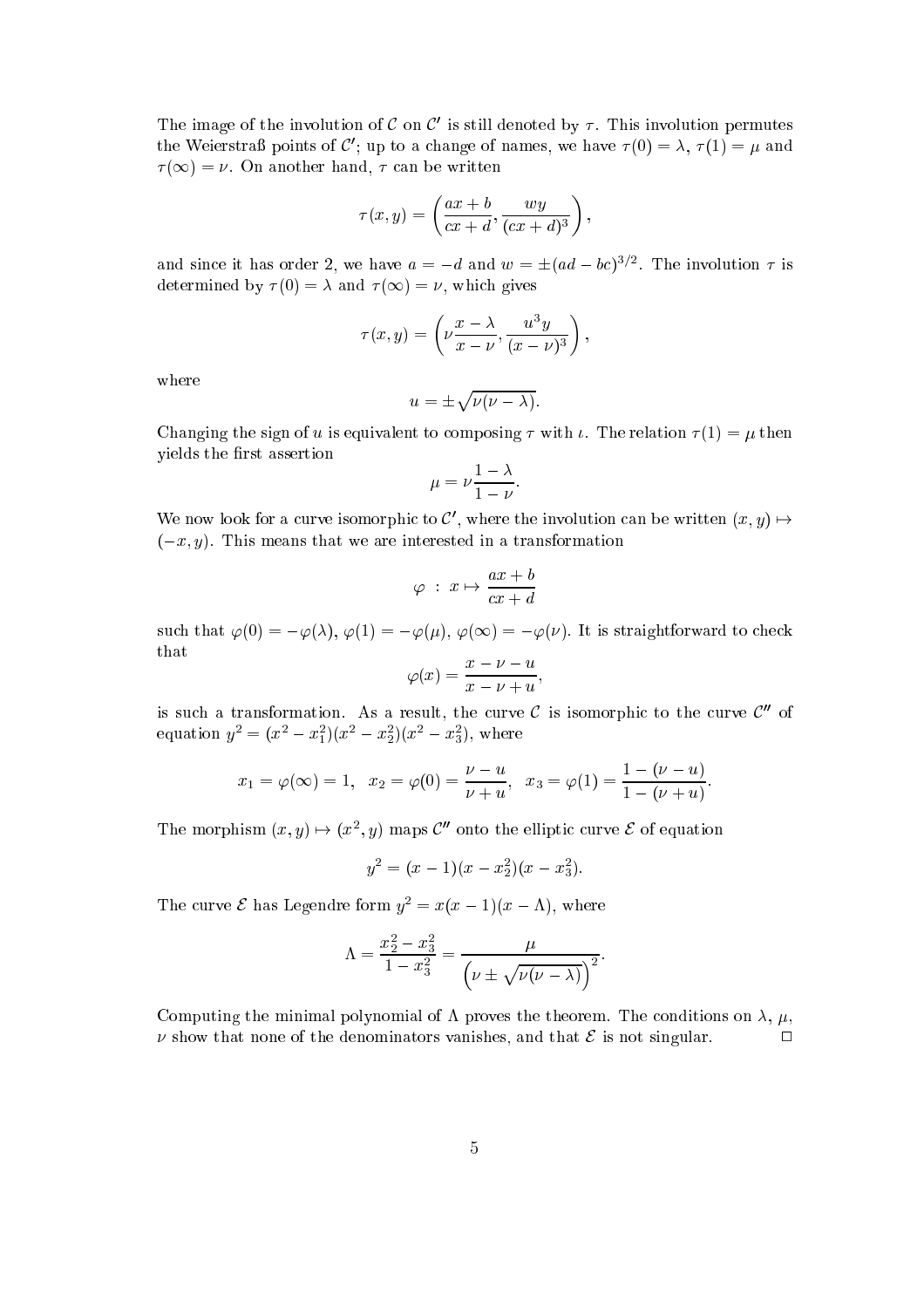**Corollary 5** Let C be a curve whose moduli belong to U, and  $(\lambda, \mu, \nu)$  defined as above. The *j*-invariants of the quotients of degree 2 of the Jacobian of  $C$  are the solutions of the equation

$$
j^{2} + c_{1}(\lambda, \nu)j + c_{0}(\lambda, \nu) = 0,
$$
\n(2)

where  $(c_0, c_1)$  are rational functions.

Proof. The *j*-invariant of an elliptic curve under Legendre form is given by the relation

$$
\Lambda^2 (\Lambda - 1)^2 j - 2^8 (\Lambda^2 - \Lambda + 1)^3 = 0.
$$
 (3)

The previous theorem yields 2 elliptic curves that are quotients of the Jacobian of  $\mathcal{C}$ , and on the open set  $U$ , they are the only ones. The polynomial equation giving j is  $\Box$ obtained as the resultant of equations 3 and 1, using the relation  $\mu = \nu \frac{1-\nu}{1-\nu}$ 

We do not print the values of  $c_0(\lambda, \nu)$  and  $c_1(\lambda, \nu)$  for lack of space. Since the moduli  $(j_1, j_2, j_3)$  can be written in terms of  $\lambda$  and  $\nu$ , an elimination procedure could give the coefficients  $c_0$  and  $c_1$  in terms of the moduli. Our approach is less direct, but yields to lighter omputations.

#### 2.2 The group acting on Rosenhain forms

In this section, we introduce two invariants that characterize the isomorphism classes of (2,2)-redu
ible urves.

**Theorem 6** Let C be a curve of genus 2 whose moduli belong to  $H_2$ . There are 24 triples  $(\lambda, \mu = \nu \frac{1-\lambda}{1-\nu})$  $\frac{1-\lambda}{1-\nu}, \nu$ ) for which the curve of equation  $y^2 = x(x-1)(x-\lambda)(x-\mu)(x-\nu)$ is isomorphic to  $C$ . The unique subgroup of order 24 of  $PGL(2, 5)$  acts transitively on the set of these triples.

*Proof.* Theorem 4 yields a triple  $(\lambda_1, \mu_1, \nu_1)$  that satisfies the condition, so from now on, we consider that C is the corresponding curve. Every curve isomorphic to C is given by a birational transformation

$$
x \mapsto \frac{ax+b}{cx+d}.
$$

Since this curve must be under Rosenhain form, the transformation must map 3 of the 6 Weierstraß points  $(0, 1, \infty, \lambda_1, \mu_1, \nu_1)$  on the points  $(0, 1, \infty)$ . The corresponding homographic transformations form a group of order  $6.5.4 = 120$ , and an exhaustive search shows that only 24 of them satisfy the relation on the new values  $(\lambda, \mu, \nu)$ ,

$$
\mu = \nu \frac{1 - \lambda}{1 - \nu}.
$$

Let us denote by  $(\lambda_i, \mu_i, \nu_i)_{i=1,...,24}$  the corresponding triples. The exhaustive study shows that the curve of Rosenhain form  $\{0, 1, \infty, \lambda_i, \mu_i, \nu_i\}$  is sent to the curve of Rosenhain form  $\{0, 1, \infty, \lambda_j, \mu_j, \nu_j\}$  by successive applications on these 6 points of the maps  $\sigma_1(x) = 1/x$ ,  $\sigma_2(x) = 1 - x$ ,  $\sigma_3(x) = \frac{x - \lambda}{1 - \lambda}$ ,  $\sigma_4(x) = x/\mu$ . These maps generate a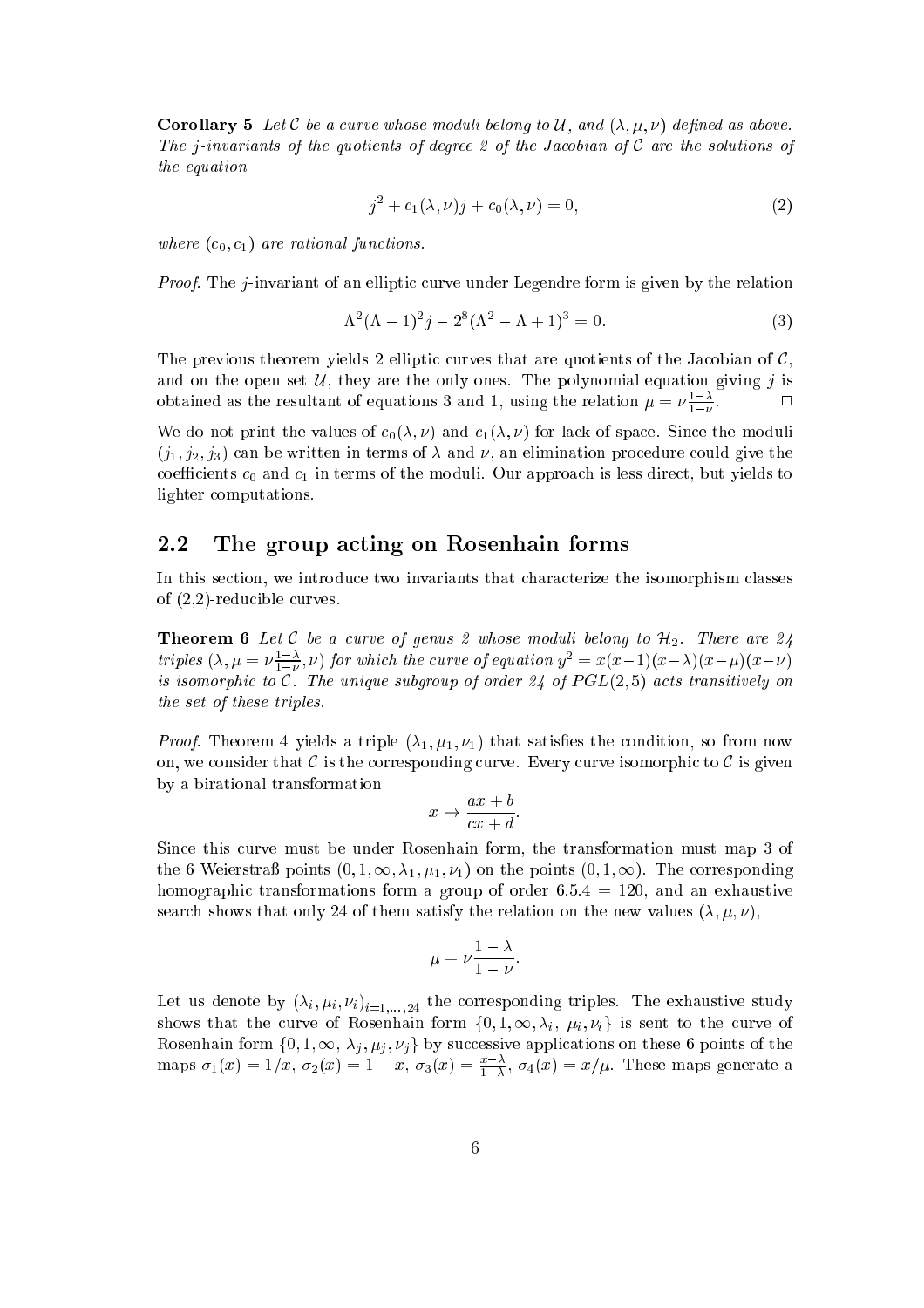group isomorphic to the unique subgroup of order 24 of  $PGL(2,5)$ , and the action of this group on the triples  $(\lambda, \mu, \nu)$  is given by the following table.

| map | $\sigma_1$     | $\sigma_2$ | $\sigma_3$ | $\sigma_4$                |
|-----|----------------|------------|------------|---------------------------|
|     | $\overline{U}$ | $\mu$      |            |                           |
| μ   | μ              |            |            | $\mu$                     |
| ν   |                | $\nu$      |            | $\overline{\nu}$<br>$\mu$ |
|     |                |            |            |                           |

 $\Box$ 

The 24 triples  $(\lambda_i, \mu_i, \nu_i)$  are explicitely given in appendix 5.3. The symmetric functions in these triples are invariants of the isomorphism class of  $\mathcal{C}$ . We will now define two specific invariants that *characterize* these classes.

**Definition 7** Let C be a curve of genus 2 whose moduli belong to  $\mathcal{H}_2$ , and let  $\{(\lambda_i, \mu_i, \nu_i)\}$ be the set of triples dened above. We denote by and the fol lowing fun
tions:

$$
\begin{array}{ccl} \Omega &=& \sum_{i=1}^{24} \nu_i^2, \\ \Upsilon &=& \sum_{i=1}^{24} \lambda_i \nu_i. \end{array}
$$

The following proposition shows that and hara
terize the isomorphism lasses of such curves. It is straightforward to check all the following formulae, since  $(i_1, i_2, i_3)$ ,  $(c_0, c_1)$  and  $(\Omega, \Upsilon)$  can be written in terms of  $(\lambda, \nu)$ .

**Proposition 8** Let C be a curve of genus 2 whose moduli belong to  $\mathcal{H}_2$ , and  $(\Omega, \Upsilon)$  $defined$  as above. If all terms are defined, then the following holds:

$$
\begin{array}{rcl} j_1 & = & \displaystyle \frac{36(\Omega-2)\Upsilon^2}{(\Omega-8)(2\Upsilon-3\Omega)^2}, \\[2mm] j_2 & = & \displaystyle -\frac{216\Upsilon^2(\Omega\Upsilon+\Upsilon-27\Omega)}{(\Omega-8)(2\Upsilon-3\Omega)^3}, \\[2mm] j_3 & = & \displaystyle -\frac{243\Omega\Upsilon^4}{64(\Omega-8)^2(2\Upsilon-3\Omega)^5}. \end{array}
$$

The previous system can be solved for  $(j_1, j_2, j_3)$  only if the point  $(j_1, j_2, j_3)$  belongs to the following are given by this control of the following proposition. The following proposition

**Proposition 9** Let C be a curve of genus 2 whose moduli belong to  $\mathcal{H}_2$ , and  $(\Omega, \Upsilon)$ defined as above. If all terms are defined, then the following holds:

 <sup>=</sup> (349360128j1 j3 29859840j3 j2 + 1911029760000j <sup>3</sup> + 972j <sup>1</sup> j2 110730240j <sup>1</sup> j3 45j1j <sup>2</sup> 12441600j1 j3j2 + 6j <sup>2</sup> + 45j <sup>1</sup> 330j <sup>1</sup> j2 56j <sup>1</sup> <sup>j</sup> <sup>2</sup> 16j <sup>1</sup> ) <sup>=</sup> (26873856j1 j3 14929920j3 j2 + 955514880000j <sup>3</sup> + 3732480j <sup>1</sup> j3 9j1j <sup>+</sup> 4147200j1 j3 j2 + 3j <sup>2</sup> + 9j <sup>1</sup> 3j <sup>1</sup> j2 + 2j <sup>1</sup> <sup>j</sup> <sup>2</sup> 2j <sup>1</sup> ); <sup>=</sup> 3=4(162j <sup>4</sup> <sup>1</sup> 483729408j1 j3 + 17199267840000j <sup>2</sup> <sup>3</sup> + 67184640j <sup>2</sup> <sup>1</sup> j3 36j <sup>5</sup> <sup>1</sup> 134369280j3 j2 + 162j1 <sup>j</sup> <sup>2</sup> + 45j <sup>2</sup> + 35251200j1 j3j2 45j <sup>1</sup> j2 72j <sup>1</sup> <sup>j</sup> 6912000j3 <sup>j</sup> <sup>2</sup> 20j1j <sup>2</sup> 4j <sup>1</sup> j2)(349360128j1 j3 29859840j3 j2 <sup>+</sup> 1911029760000j <sup>3</sup> + 972j <sup>1</sup> j2 110730240j <sup>1</sup> j3 45j1 <sup>j</sup> <sup>2</sup> 12441600j1 j3j2 <sup>+</sup> 6j <sup>2</sup> + 45j <sup>1</sup> 330j <sup>1</sup> j2 56j <sup>1</sup> <sup>j</sup> <sup>2</sup> 16j <sup>1</sup> ) <sup>=</sup> (27j <sup>1</sup> + 161243136j1 j3 + 1433272320000j <sup>3</sup> 53498880j <sup>1</sup> j3 9j <sup>+</sup> 44789760j3 j2 + 486j <sup>1</sup> j2 + 135j1j <sup>2</sup> 23846400j1 j3j2 162j <sup>1</sup> j2 81j <sup>1</sup> <sup>j</sup> 3456000j3 <sup>j</sup> <sup>2</sup> 10j1j <sup>2</sup> 2j <sup>1</sup> j2)(26873856j1 j3 14929920j3 j2 <sup>+</sup> 955514880000j <sup>3</sup> + 3732480j <sup>1</sup> j3 9j1 <sup>j</sup> <sup>2</sup> + 4147200j1 j3j2 + 3j <sup>2</sup> + 9j 3j <sup>1</sup> j2 + 2j <sup>1</sup> <sup>j</sup> <sup>2</sup> 2j <sup>1</sup> )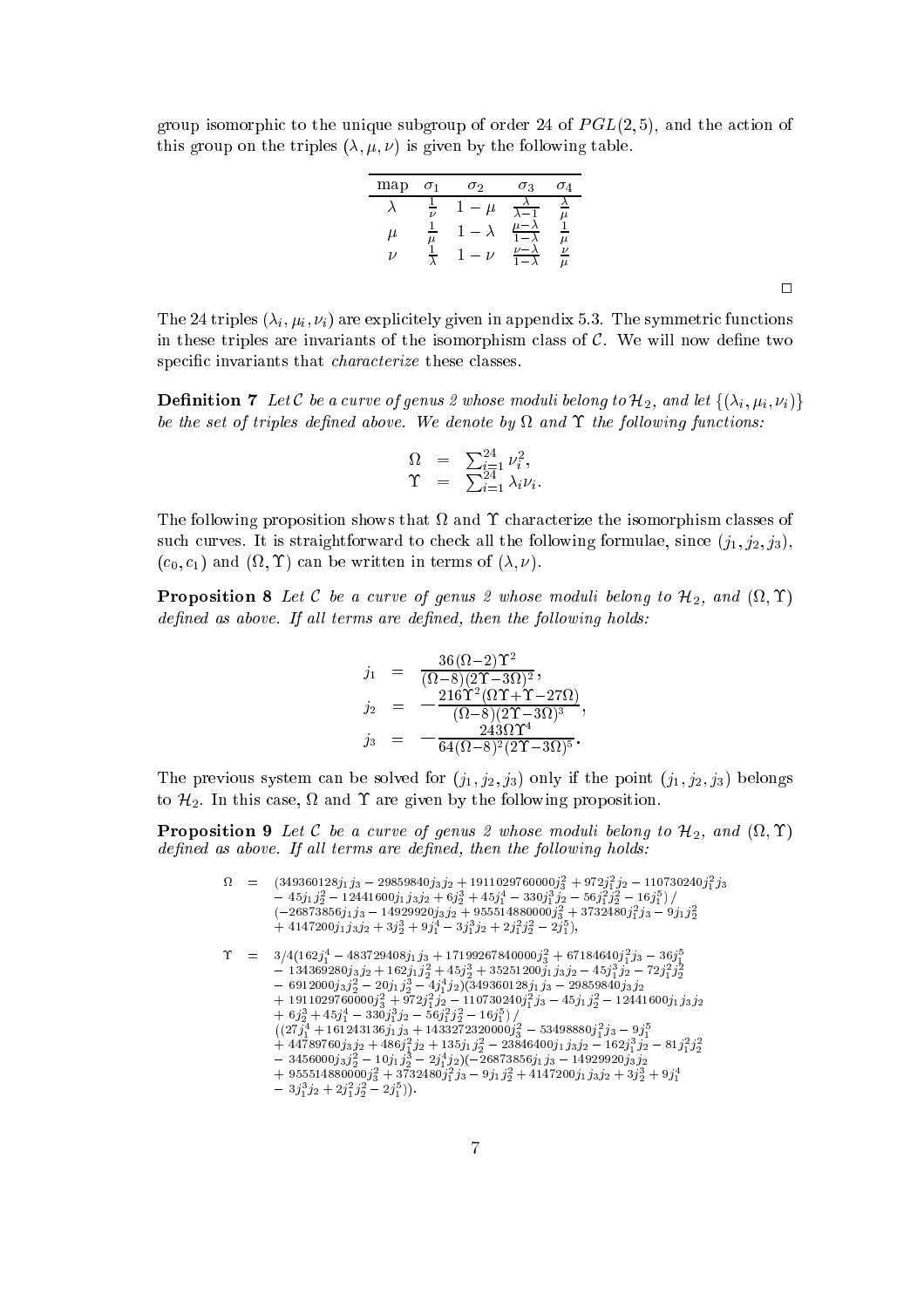**Remark** The invariants ( $\Omega$ ,  $\Upsilon$ ) are rational functions defined on the variety  $\mathcal{H}_2$ . Consequently, there may exist simpler formulae to express them.

We now give the coefficients of the minimal polynomial of the  $j$ -invariant in terms of

**Proposition 10** Let  $C$  be a curve of genus 2 whose moduli belong to the open set  $U$ . The j-invariants of the elliptic quotients of degree 2 of its Jacobian are the solutions of the equation  $j^2 + c_1 j + c_0$ , where  $c_0$  and  $c_1$  are given below.

$$
c_0 = \frac{4096 \Upsilon^2 (\Omega - 32)^3}{\Omega^2 (\Omega - 8)},
$$
  
\n
$$
c_1 = -\frac{128 \Upsilon (\Omega^2 - 4 \Omega \Upsilon + 56 \Omega - 512)}{\Omega (\Omega - 8)}.
$$

The two previous propositions lead to an expression of the form

$$
j^2 + c_1(j_1, j_2, j_3)j + c_0(j_1, j_2, j_3) = 0,
$$

where  $c_1(j_1, j_2, j_3)$  and  $c_0(j_1, j_2, j_3)$  are rational functions in  $(j_1, j_2, j_3)$ . The denominators in these functions vanish on the two curves  $\mathcal D$  and  $\mathcal V$ , and two additional curves. This last degeneracy is an artifact due to our choice of denominators; it is treated in appendix 5.3.

**Computational considerations.** To derive the previous formulae, the first step is to obtain each of the functions  $(c_0, c_1, j_1, j_2, j_3)$  in terms of  $\Omega$  and  $\Upsilon$ . Let us consider the case of, say,  $j_1$ . The indeterminates  $(\lambda, \nu, j_1, \Omega, \Upsilon)$  are related by the system

$$
\left\{\begin{array}{rcl}\Omega&=&\Omega(\lambda,\nu),\\ \Upsilon&=&\Upsilon(\lambda,\nu),\\ j_1&=&j_1(\lambda,\nu),\end{array}\right.
$$

where the right-hand side is a rational function. The relation between  $(\Omega, \Upsilon, j_1)$  is the equation of the image of the orresponding rational fun
tion. Determining this relation is often called *implicitization*.

A well-known approach to solve this question relies on a Gröbner basis computation. The system can be rewritten as a polynomial system  $F_{j_1}$  in  $(\lambda, \nu, j_1, \Omega, \Upsilon)$ . The relation we seek is the intersection of the ideal generated by  $F_{j_1}$  and the additional equation  $1 - ZD(\lambda, \nu)$  with  $\mathbb{Q}[j_1, \Omega, \Upsilon]$ , where Z is a new indeterminate, and D the lcm of the denominators  $[2,$  chapter 3.3. The intersection can be computed by a Gröbner basis for an eliminating order. In our ase, su
h omputations take several hours, using Magma on a DEC EV6 500 Mhz ma
hine.

We followed another approach to treat this question. The system we consider defines a  $\min$  or a consistent of the field  $\mathcal{L}(\mathfrak{so},\mathfrak{so})$ , and the relation we seek is the minimal polynomial of  $j_1$  in this extension. In [12], the second author proposes a probabilistic polynomialtime algorithm to ompute this minimal polynomial; its Magma implantation solves the present question in a matter of minutes.

Finally, once  $j_1$ ,  $j_2$  and  $j_3$  are obtained in terms of  $(\Omega, \Upsilon)$ , we have to solve the system in Proposition 8 for  $(\Omega, \Upsilon)$ . This system defines a finite extension of  $\mathbb{Q}(j_1, j_2)$ . Since  $\Omega$ and  $\Upsilon$  are know to be functions of  $(j_1, j_2, j_3)$ ,  $j_3$  is a primitive element for this extension, and our question is redu
ed to ompute and using this primitive element. The methods in  $[12]$  apply as well in this case, and give the formulae in Proposition 9.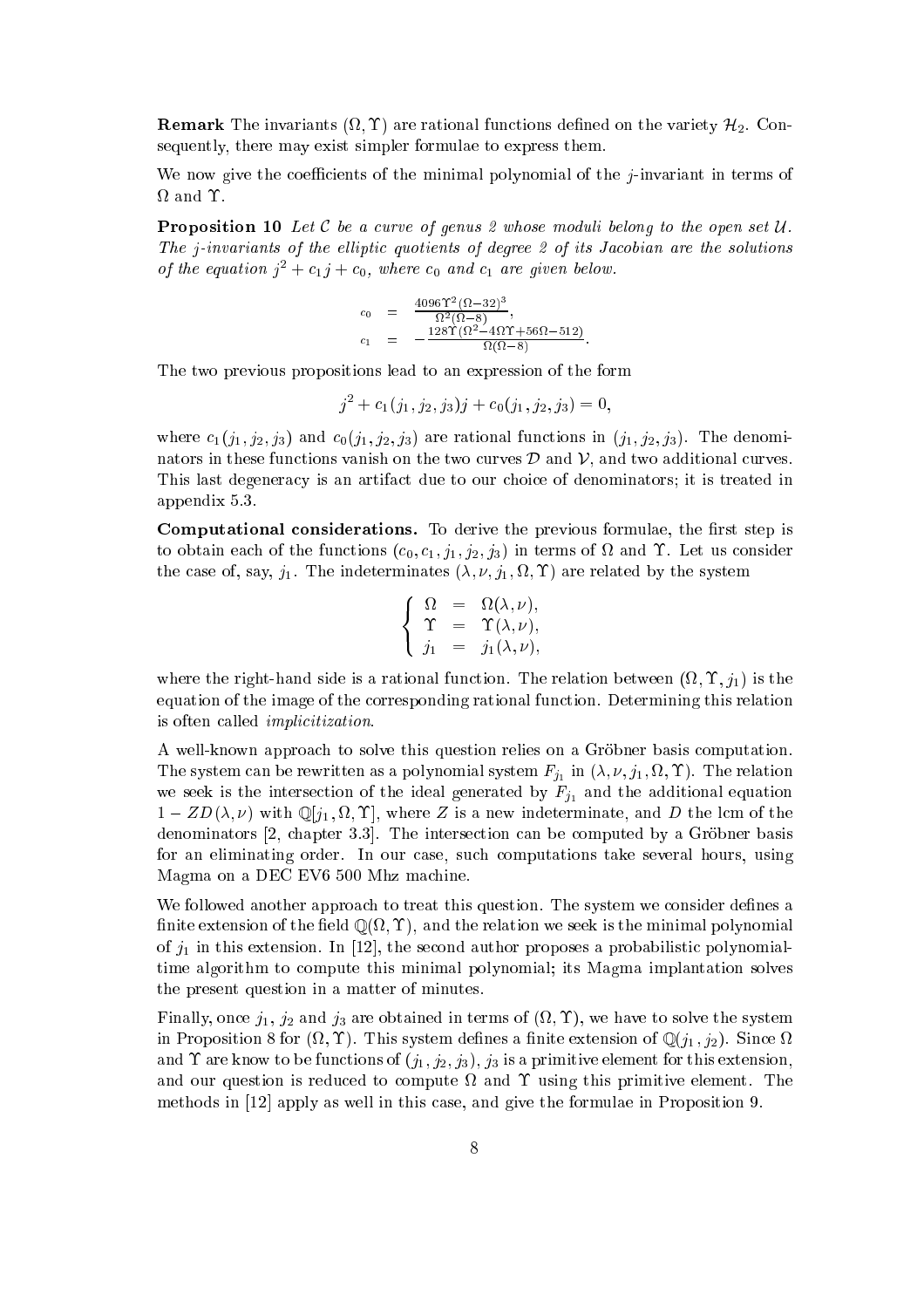## 3 The curve  $\mathcal D$

We now turn to the first special case, the curve  $\mathcal D$  defined in the preliminaries, and prove Theorem 1 in this ase. The omputations turn out to be quite simpler, mainly be
ause this variety has dimension only one. Our formulation also leads to additional results concerning the endomorphism ring of the Jacobian in question.

**Theorem 11** Let C be a curve of genus 2 whose moduli belong to  $D$ . There are two elliptic curves that are quotients of degree 2 of  $Jac(C)$ .

Proof. As in the generic case, we start form a characterization of those curves due to Igusa  $[4]$ .

**Lemma 12** Let C be a curve of genus 2. The reduced group of automorphisms of C is  $D_3$  if and only if C is isomorphic to a curve of equation

$$
y^{2} = x(x - 1)(x - \lambda)(x - \mu)(x - \nu), \text{ where } \mu = \frac{1}{1 - \lambda}, \text{ and } \nu = 1 - \frac{1}{\lambda}, \qquad (4)
$$

with  $\lambda$  different from 0, 1 and  $(1 \pm \sqrt{3})/2$ .

If  $\mathcal C$  is under the form 4, its reduced group of automorphisms can be explicitely written. In the following table, u denotes  $\pm\sqrt{\lambda^2 - \lambda + 1}$ .

|          | map                                                                                                                                               |   |
|----------|---------------------------------------------------------------------------------------------------------------------------------------------------|---|
|          | Id $(x, y) \mapsto (x, y)$                                                                                                                        |   |
|          | $\tau_1$ $(x, y) \mapsto \left(\frac{\lambda - x}{(\lambda - 1)x + 1}, \frac{u^3y}{((\lambda - 1)x + 1)^3}\right)$                                | 2 |
|          | $\frac{(\lambda-1)x+1}{\lambda x+1-\lambda}, \frac{u^3y}{(\lambda x+1-\lambda)^3}$<br>$\left(\frac{(\lambda-1)x+1}{x}\right)$<br>$\tau_2$ $(x,y)$ | 2 |
|          | $\frac{\lambda x+1-\lambda}{x-\lambda}, \frac{u^3y}{(x-\lambda)^3}$<br>$\tau_3$ $(x,y)$ +                                                         | 2 |
| $\rho_1$ | $(x,y) \mapsto \left(1-\frac{1}{x},\frac{y}{x^3}\right)$                                                                                          | 3 |
|          | $\left(\frac{1}{1-x}, \frac{y}{(1-x)^3}\right)$<br>$\rho_2$ $(x,y) \mapsto$                                                                       |   |

For each of the involutions  $\tau_1$ ,  $\tau_2$ ,  $\tau_3$ , we repeat the construction done in the proof of theorem 4: we associate to each  $\tau_i$  a pair of elliptic curves.

To this effect, we determine an isomorphism  $\varphi$  from C to a curve where  $\tau_i$  becomes  $(x, y) \mapsto (-x, y)$ , and denote by  $x_1 = 1$ ,  $x_2$  and  $x_3$  the values taken by  $\varphi$  at  $\{0, 1, \infty\}.$ The means that the curve C is isomorphic to the curve  $y^2 = (x^2 - 1)(x^2 - x_2^2)(x^2 - x_3^2)$ , and the emptic curves we look for are  $y^2 = (x - 1)(x - x_2)(x - x_3)$ , whose Legendre forms is  $y^2 = x(x-1)(x-\Lambda)$ , where  $\Lambda = (x_2^2 - x_3^2)/(1 - x_3^2)$ . These computations are summarized in the following table.

| involution |                                                                  | $x_{2}$                                          | $x_3$                                   |                                                |
|------------|------------------------------------------------------------------|--------------------------------------------------|-----------------------------------------|------------------------------------------------|
|            | $(u)$ $x + \lambda$<br>$\overline{-1+u}$ x+ $\overline{\lambda}$ | $\frac{-1-u+\lambda}{\lambda}$<br>$-1+u+\lambda$ | $\frac{u+1}{u-1}$                       | $\Lambda_1 = \lambda(\lambda - 1 - u)^2$       |
| $\tau_2$   | $\lambda-1-u)x+1$<br>$\overline{-1+u)x+1}$                       | $-1-u+\lambda$<br>$-1+u+\lambda$                 | $\lambda - u$<br>$\overline{\lambda+u}$ | $\Lambda_2 = \frac{1}{\lambda(\lambda-1+u)^2}$ |
| $\tau_3$   | $\frac{x-\lambda+u}{x-\lambda-u}$                                | $-1-u+\lambda$<br>$-1+u+\lambda$                 | $\lambda - u$<br>$\overline{\lambda+u}$ | $\lambda(\lambda-1+u)^2$                       |

Let  $\Lambda_i$  be the conjugate of  $\Lambda_i,$  obtained when  $u$  is replaced by  $-u.$  The elliptic curves corresponding to  $\tau_i$  and  $\tau_i\iota$  have Legendre parameters  $\Lambda_i$  and  $\Lambda_i$ , and we have  $\Lambda_2 =$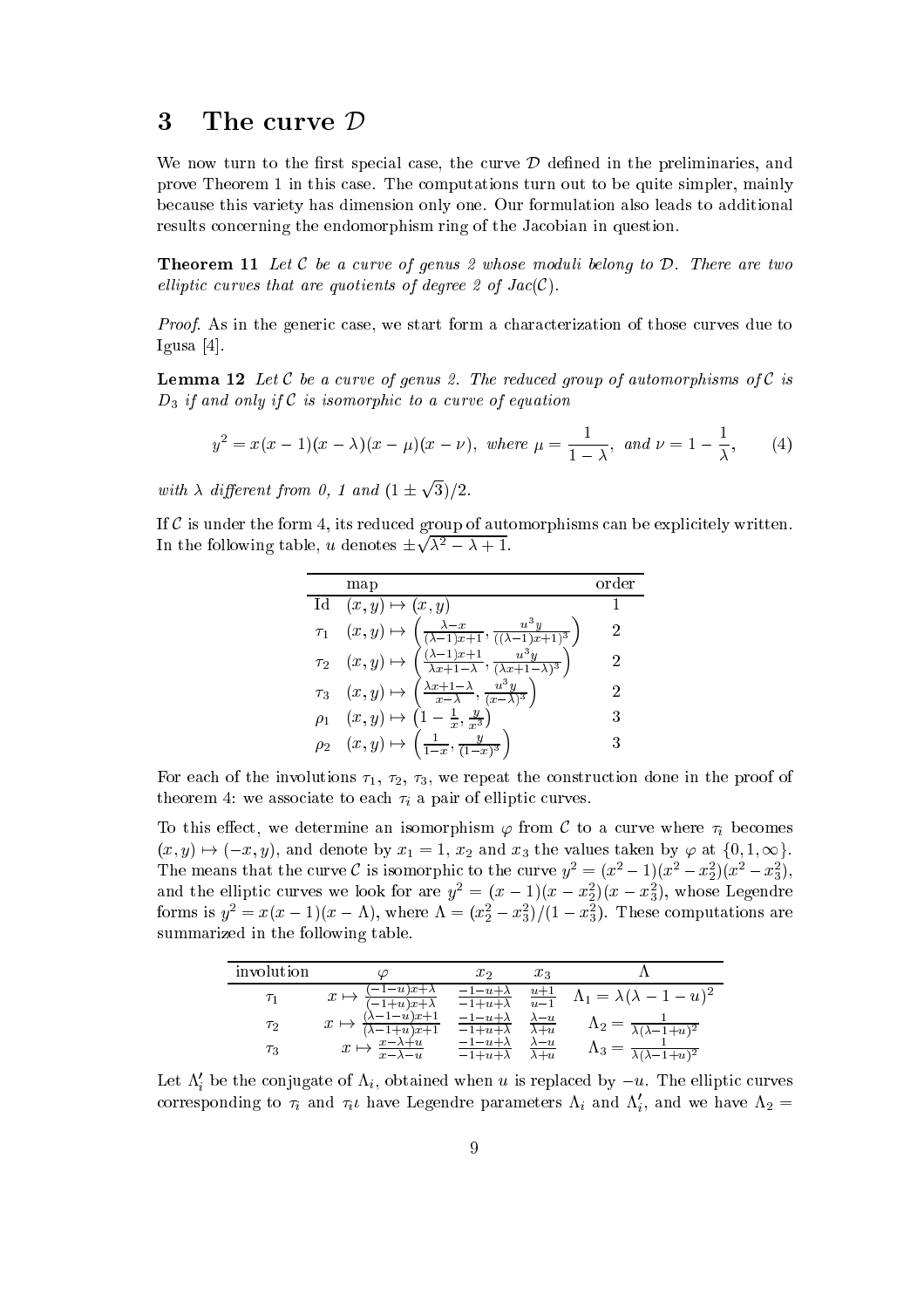$\Lambda_3 = 1/\Lambda'_1, \ \Lambda'_2 = \Lambda'_3 = 1/\Lambda_1.$  Since changing  $\Lambda_i$  to its inverse  $1/\Lambda_i$  leaves the jinvariant unchanged, there are only 2 isomorphism classes of elliptic quotients.  $\Box$ 

We now give generators of the ideals defining the curves in  $\mathcal{D}$ , in terms of their moduli. We follow the Gröbner basis approach we already mentioned; Magma's Gröbner pa
kage takes about a minute to treat these simpler problems.

Equation 4 gives the moduli in terms of  $\lambda$ , and these relations can be expressed by a polynomial system  $F_{\mathcal{D}}$  in  $\mathbb{Q}[j_1, j_2, j_3, \lambda]$ . The ideal defining the curve  $\mathcal D$  is obtained as the intersection of the ideal generated by  $F_{\mathcal{D}}$  and  $1 - ZD(\lambda)$  with  $\mathbb{Q}[j_1, j_2, j_3]$ , where Z is a new indeterminate, and  $D(\lambda)$  the lcm of the denominators of  $(j_1, j_2, j_3)$  expressed in terms of  $\lambda$ :

$$
j_1 j_2^2 - 297j_1 j_2 - 90j_2^2 - 725760j_1 j_3 + 172800j_2 j_3
$$
  
\n
$$
-2187j_1 - 243j_2 + 169641216j_3 = 0,
$$
  
\n
$$
7j_2^3 - 57600j_3 j_1 j_2 + 8991j_1 j_2 + 2646j_2^2 - 34774272j_3 j_1 - 22394880j_3 j_2
$$
  
\n
$$
-9953280000j_3^2 + 65610j_1 + 7290j_2 - 4901119488j_3 = 0,
$$
  
\n
$$
-81j_1 + 21j_1^2 - 9j_2 + 5j_1 j_2 + 864000j_3 = 0.
$$

As in section 2, the previous proof yields the minimal polynomial of the Legenbre parameters  $\Lambda$ , and then of j-invariants in terms of  $\lambda$ , under the form  $j^2+c_1(\lambda)j+c_0(\lambda)$ . Eliminating  $\lambda$  is a simple task, which gives the formulae:

$$
c_1 = \frac{3}{8} \frac{-85221j_1j_2 - 69228j_1^2 - 6621j_2^2 + 6054374400j_3j_1 + 692576000j_3j_2 - 5952061440j_3}{j_3(4705j_2 + 21492j_1 - 129816)},
$$
  
\n
$$
c_0 = -81 \frac{2373j_1^2 + 1412j_1j_2 + 210j_2^2 + 33696000j_3j_1 + 4320000j_3j_2 - 246067200j_3}{j_3(5j_2 + 27j_1 - 108)}.
$$

The points were a denominator vanishes must be treated separately. This is done in appendix 5.3.

Finally, the previous results make the proof of the following corollaries quite easy.

**Theorem 13** Let C be curve of genus 2 whose moduli belong to  $D$ . Its two elliptic quotients are 3-isogeneous.

*Proof.* We use the same notation as in the previous proof. Let  $\mathcal{E}_1$  be the elliptic curve associated to the involution  $\tau_1$ , under the form  $y^2 = x(x-1)(x-\Lambda_1)$ . Its 3-division polynomial is

 $\psi_3(x) = 3x^4 + (-4\Lambda_1 - 4)x^3 + 6\Lambda_1 x^2 - \Lambda_1^2.$ 

The following linear form divides  $\psi_3(x)$ :

$$
S_3(x) = 3x + \lambda - 2(u + 1),
$$

and corresponds to a subgroup of  $\mathcal{E}_1$  of order 3. Using Vélu's formulae [13], we can explicitely determine a curve 3-isogeneous to  $\mathcal{E}_1$ , of the form

$$
y^2 = x^3 + a_2 x^2 + a_4 x + a_6,
$$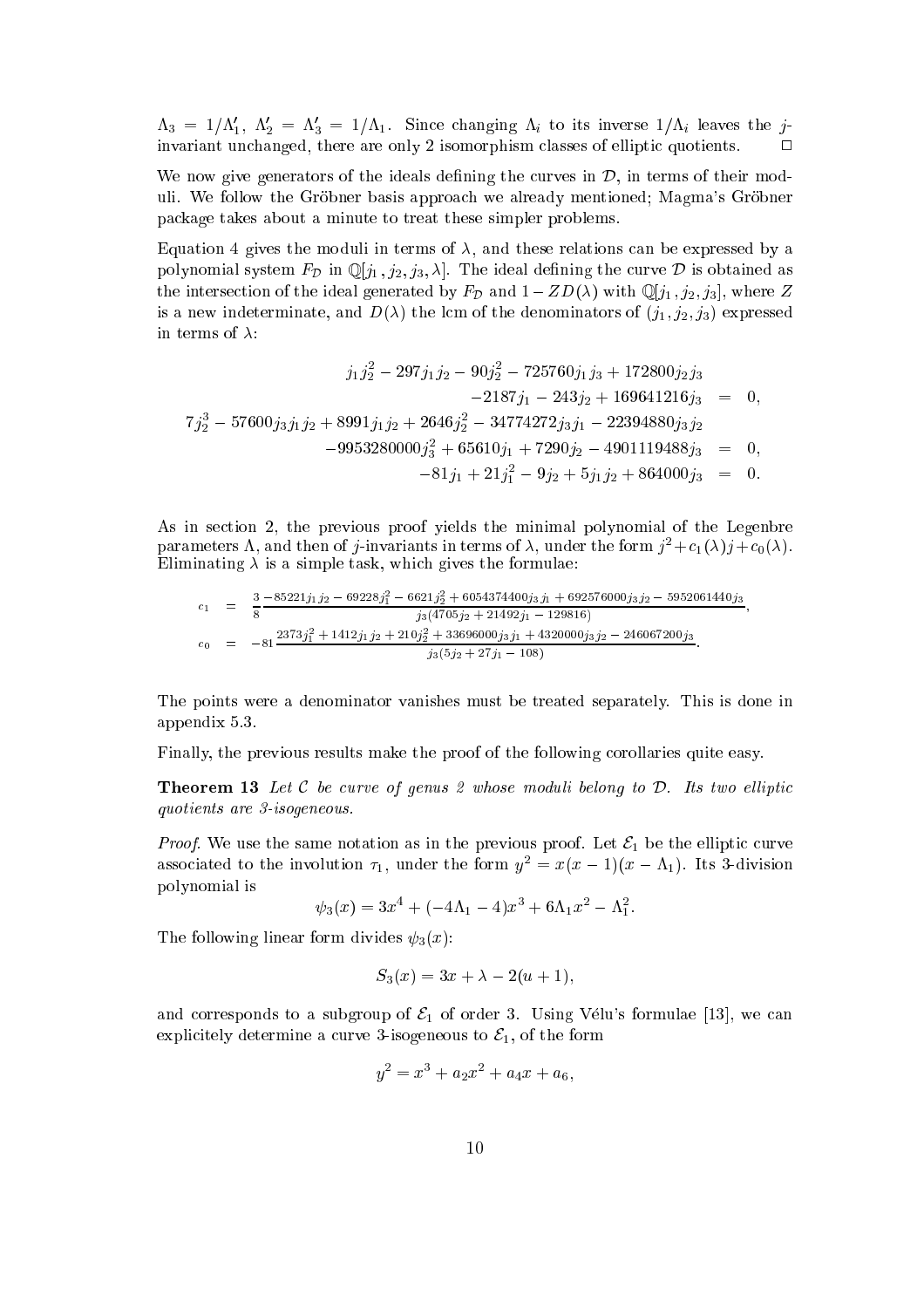where  $a_2, a_4, a_6$  are defined by

$$
x_0 = (2(u + 1) - \lambda)/3,
$$
  
\n
$$
t = 6x_0^2 - 4(\Lambda_1 + 1)x_0 + 2\Lambda_1,
$$
  
\n
$$
u = 4x_0^3 - 4(\Lambda_1 + 1)x_0^2 + 4\Lambda_1x_0,
$$
  
\n
$$
a_2 = -(\Lambda_1 + 1),
$$
  
\n
$$
a_4 = \Lambda_1 - 5t,
$$
  
\n
$$
a_6 = 4(\Lambda_1 + 1)t - 7(u + x_0t).
$$

It is a straightforward computation to check that the *j*-invariant of this curve is  $\Lambda'_1$ .  $\Box$ 

**Corollary 14** Let  $C$  be curve of genus 2 whose moduli are on  $D$ . The endomorphism ring of the Jacobian of C contains an order in the quaternion algebra  $(\frac{\cdot \cdot}{\cap})$ . In particular, it admits a real multiplication by  $\sqrt{3}$ .

Proof. The Ja
obian of <sup>C</sup> is isogeneous to E1 - E2, where E1 and E2 are 3-isogeneous emplic curves. Let us denote by  $L'$  .  $C_1 \rightarrow C_2$  a degree-3 isogeny, and  $L$  its dual isogeny. Let  $\mathcal O$  be the ring

$$
\mathcal{O} = \left\{ \left( \begin{array}{cc} a & \sqrt{3}b \\ \sqrt{3}c & d \end{array} \right), \text{ where } a, b, c, d \in \mathbb{Z} \right\}.
$$

The map sending  $\begin{pmatrix} a & \sqrt{3}b \\ \sqrt{3}c & d \end{pmatrix}$  $\sim$   $\sim$ to the endomorphism of the endomorphism of the endomorphism of the endomorphism of the endomorphism of the endomorphism

$$
\begin{array}{rcl}\n\mathcal{E}_1 \times \mathcal{E}_2 & \rightarrow & \mathcal{E}_1 \times \mathcal{E}_2 \\
(P, Q) & \mapsto & ([a]P + [b]\hat{\mathcal{I}}Q, [c]\mathcal{I}P + [d]Q)\n\end{array}
$$

is an injective ring homomorphism. Multiplication by  $\sqrt{3}$  is for instance represented by the endomorphism  $(P, Q) \mapsto (\hat{\mathcal{I}}Q, \mathcal{I}P)$ .

#### The curve  $V$  $\overline{\mathbf{4}}$

This is the second special case; as previously, the study is based on a result due to Igusa.

**Theorem 15** Let C be a curve of genus 2 whose moduli belong to V. There exist two el liptic En and E2 such that V is (2,2)-isogeneous to E1 - I such to E2 - I - I - I - I - I - I - I - I - I elliptic curves are 2-isogeneous.

*Proof.* The following result is taken from  $[4]$ .

**Lemma 16** Let C be a curve of genus 2. The reduced groups of automorphisms of C is  $V_4$  if and only if  $\mathcal C$  is isomorphic to the curve of equation

$$
y^{2} = x(x - 1)(x + 1)(x - \lambda)(x - 1/\lambda),
$$
\n(5)

where  $\lambda$  is different from 0, -1 and 1.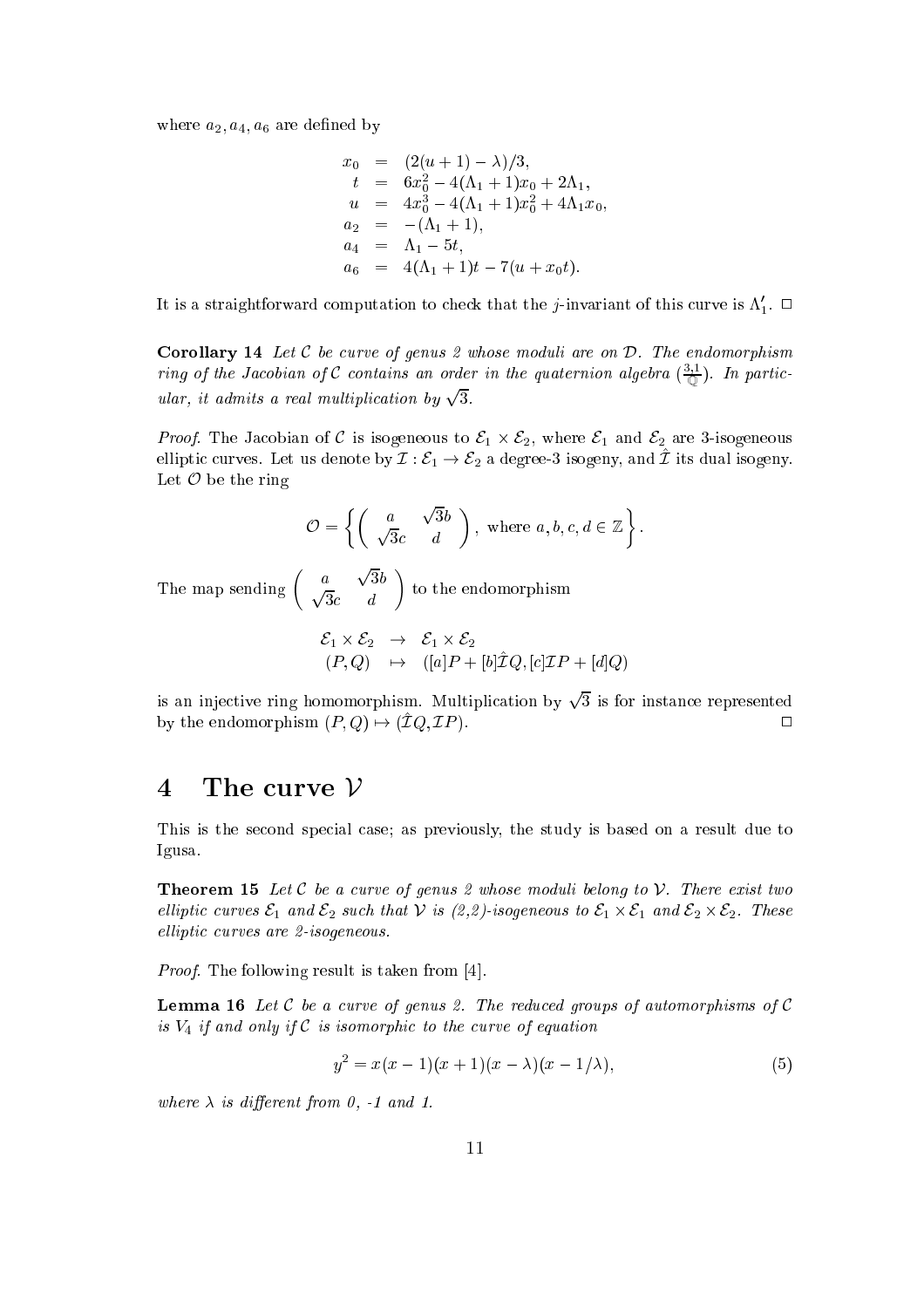If  $\mathcal C$  is under the form 5, its reduced automorphisms can be explicitely determined; in the following table, u denotes  $\pm \sqrt{1-\lambda^2}$  and  $\overline{u}$  denotes  $\pm \sqrt{\lambda^2-1}$ .

|          | map                                                                                                                                                                                                               | order |
|----------|-------------------------------------------------------------------------------------------------------------------------------------------------------------------------------------------------------------------|-------|
|          | Id $(x, y) \mapsto (x, y)$                                                                                                                                                                                        |       |
|          |                                                                                                                                                                                                                   |       |
|          | $\tau_1$ $(x, y) \mapsto \left(\frac{x-\lambda}{\lambda x-1}, \frac{u^3y}{(\lambda x-1)^3}\right)$<br>$\tau_2$ $(x, y) \mapsto \left(\frac{\lambda x-1}{x-\lambda}, \frac{\overline{u}^3y}{(x-\lambda)^3}\right)$ |       |
| $\rho_-$ | $\left(\frac{1}{x},\frac{iy}{x^3}\right)$<br>$(x, y) \mapsto ($                                                                                                                                                   |       |

We follow the same method as in the proof of theorem 11: for each  $\tau_i$ , we make up an isomorphism  $\varphi$  from C to a curve where  $\tau_i$  becomes  $(x, y) \mapsto (-x, y)$ . This curve is then isogeneous to the elliptic curve  $y^2 = (x-1)(x-x_2^2)(x-x_3^2)$ , whose Legendre forms are  $y^2 = x(x-1)(x - \Lambda)$ . This leads to the following table.

| involution |  |                                                                                                                                                                                                                                                         |  |
|------------|--|---------------------------------------------------------------------------------------------------------------------------------------------------------------------------------------------------------------------------------------------------------|--|
|            |  | $\mapsto \frac{(1-u)x-\lambda}{(1+u)x-\lambda}$ $\frac{\lambda+u-1}{\lambda-u-1}$ $\frac{1-u}{1+u}$ $\Lambda_1 = \frac{\lambda^2(1-\lambda)}{(\lambda-1-u)^2}$ $J_1 = 64\frac{(4-l^2)^3}{l^4}$                                                          |  |
| $\tau_2$   |  | $\rightarrow \frac{(-\lambda-\bar{u})x+1}{(-\lambda+\bar{u})x+1}$ $\frac{\lambda+\bar{u}-1}{\lambda-\bar{u}-1}$ $\frac{\lambda+\bar{u}}{\lambda-\bar{u}}$ $\Lambda_2 = \frac{\lambda-1}{\lambda(\lambda-1-\bar{u})^2}$ $J_2 = 64\frac{(4l^2-1)^3}{l^2}$ |  |

The invariants  $J_1$  and  $J_2$  do not depend on u. This implies that the Jacobian of C is (2,2)-isogeneous to the produ
ts E1 - E1 and E2 - E2, and onsequently, also to E1 - E2. Finally, the curves  $\mathcal{E}_1$  and  $\mathcal{E}_2$  are 2-isogeneous, since  $(J_1, J_2)$  cancels the modular equation of degree 2.  $\Box$ 

Following the same method as in the previous section, we obtain an ideal defining the moduli of su
h urves:

$$
32j_1j_2^2 - 27j_1j_2 - 54j_2^2 + 4423680j_1j_3 + 14745600j_2j_3 - 13436928j_3 = 0,
$$
  
\n
$$
64j_2^3 - 78643200j_1j_2j_3 + 243j_1j_2 - 378j_2^2 + 31850496j_1j_3 - 8847360j_2j_3
$$
  
\n
$$
-36238786560000j_3^2 + 120932352j_3 = 0,
$$
  
\n
$$
3j_1^2 - 10j_1j_2 + 18j_2 - 4608000j_3 = 0.
$$

Their *j*-invariant are solution of the equation  $j^2 + c_1 j + c_0$ , where  $c_0$  and  $c_1$  are given by the following formulae, again obtained through a Gröbner basis computation for an eliminating order.

$$
c_1 = \frac{9}{4} \frac{3j_1j_2 - 2j_2^2 + 1866240j_3 + 211200j_3j_1 + 64000j_3j_2}{j_3(-243 + 78j_1 + 20j_2)},
$$
  
\n
$$
c_0 = 108 \frac{2560000j_3j_2 + 51j_1j_2 + 30j_2^2 + 768000j_3j_1 + 18662400j_3}{j_3(-243 + 78j_1 + 20j_2)}.
$$

## 5 Examples

In this section, we present examples, mostly taken from the literature, that show the use of our results.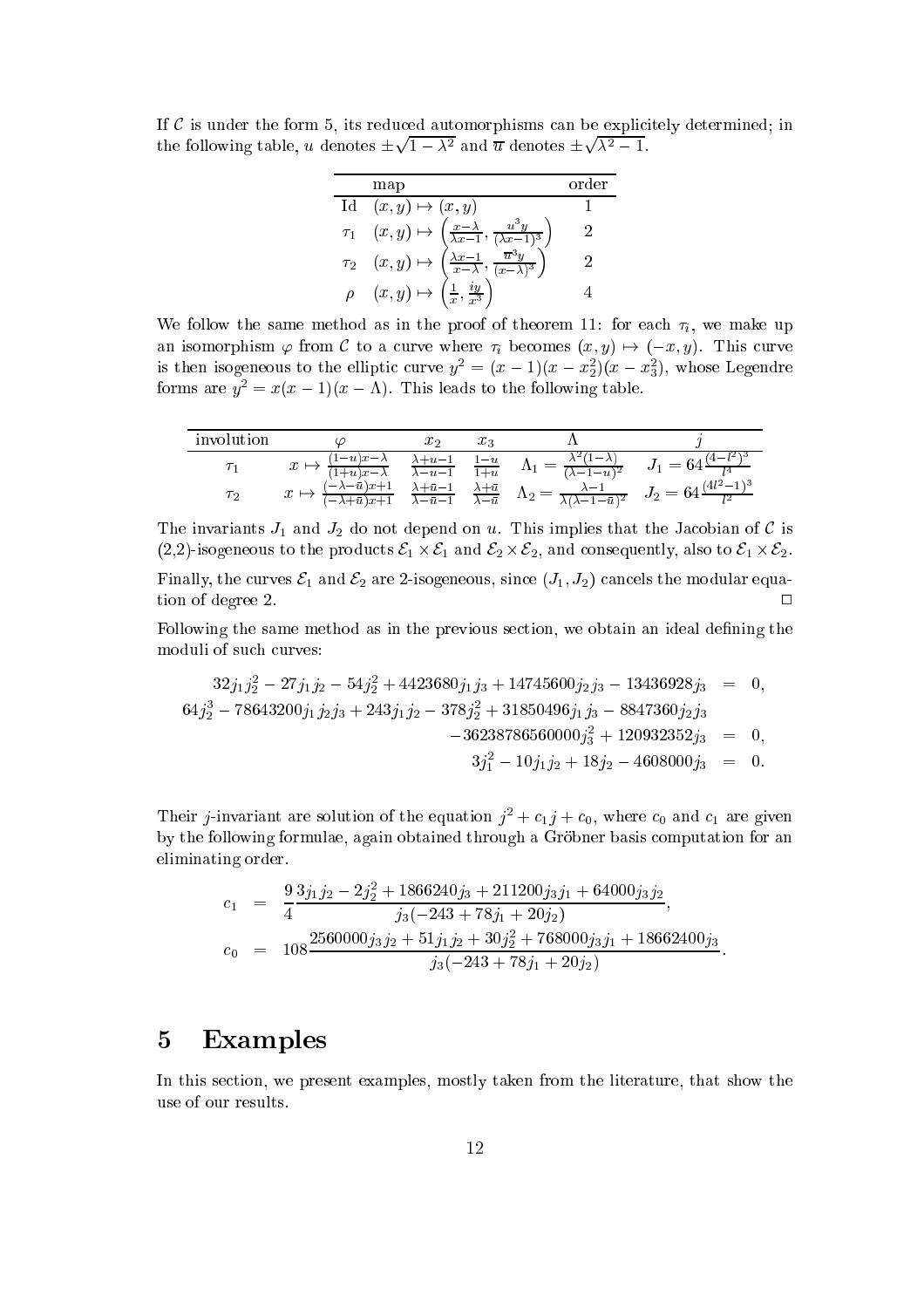### 5.1 The generic case

Let  $C$  be the curve defined over  $\mathbb Q$  by the equation

$$
y^2 = x^6 - x^5 + x^4 - x^2 - x - 1.
$$

Its moduli are

$$
j_1 = \frac{2^3 \times 3^2 \times 5 \times 13}{37^2}, \ j_2 = -\frac{2^3 \times 3^3 \times 11 \times 13}{37^3}, \ j_3 = \frac{3^5 \times 53^2}{2^8 \times 37^5}.
$$

They belong to the open set  $\mathcal{U} \subset \mathcal{H}_2$ , so  $Jac(\mathcal{C})$  is isogeneous to a product of two elliptic curves. On this example, finding these curves through a Rosenhain form requires to work in an extension of  $Q$  of degree 24. Propositions 9 and 10 directly give:

$$
c_0 = \frac{2^{14} \times 5^6 \times 37^3}{53^2}, \ c_1 = \frac{2^8 \times 3^4 \times 47}{53},
$$

and the *j*-invariants of the elliptic curves are defined on  $\mathbb{Q}(i)$  by

$$
j = -\frac{2^7 \times 3^4 \times 47}{53} \pm \frac{2^8 \times 7 \times 11 \times 181}{53}i.
$$

Notice that 53 divides the discriminant of the curve, it is no surprise to see it appear in the denominator of  $i$ .

### 5.2 The curve  $\mathcal D$

The following example is taken from  $[6]$ , where Kulesz builds a curve admitting many rational points. Let  $\mathcal C$  be the curve defined on  $\mathbb Q$  by the equation

$$
y^2 = 1412964(x^2 - x + 1)^3 - 8033507x^2(x - 1)^2.
$$

Its moduli are

$$
j_1 = \frac{3^2 \times 149 \times 167 \times 239^2 \times 3618470803 \times 33613^2}{757^2 \times 76832154757^2},
$$
  
\n
$$
j_2 = -\frac{3^3 \times 239^2 \times 33613^2 \times 195593 \times 31422316507485410373257}{757^3 \times 76832154757^3},
$$
  
\n
$$
j_3 = -\frac{2^{22} \times 3^17 \times 5^9 \times 7^6 \times 47^3 \times 89^3 \times 239^4 \times 33613^4}{757^5 \times 76832154757^5}.
$$

We check that they belong to the curve  $D$ , so the reduced group of automorphisms of  $C$ is  $D_3$  — the construction of this curve in [6] already implies this result. Again, writing down a Rosenhain form for this curve requires to work in an algebraic extension of  $\mathbb{Q}$ . Our formulae readily give the  $j$ -invariants of the quotient elliptic curves:

$$
\frac{239 \times 33613 \times 84333563^3}{2^{24} \times 3^4 \times 5^9 \times 7^2 \times 47^3 \times 89}, \text{ and } \frac{19^3 \times 67^3 \times 239 \times 349^3 \times 33613}{2^8 \times 3^{12} \times 5^3 \times 7^6 \times 47 \times 89^3}.
$$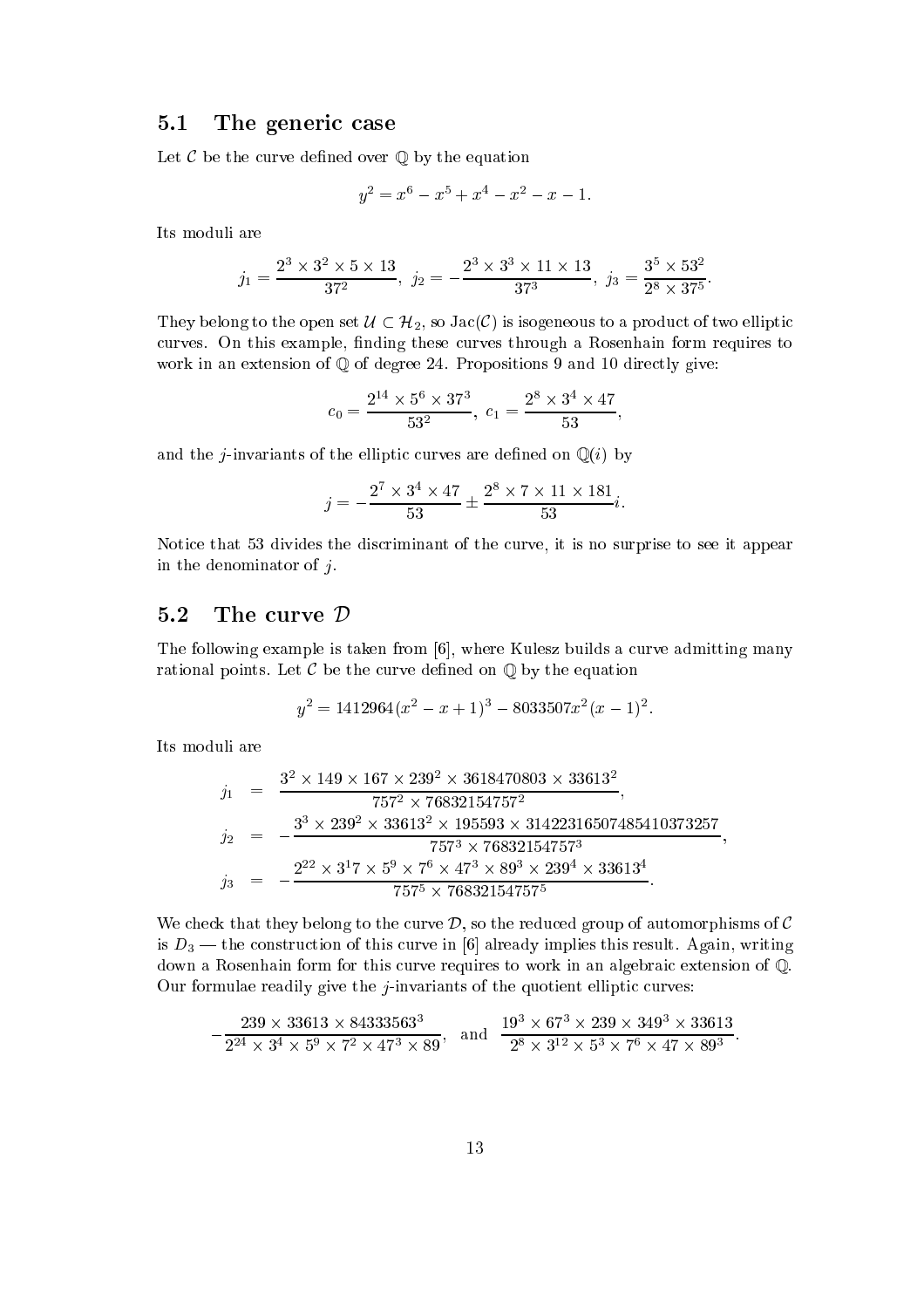#### $5.3$ The curve  $\mathcal V$

In the paper [9], Leprévost and Morain study the curve  $\mathcal{C}_{\theta}$  defined on  $\mathbb{Q}(\theta)$  by the equation

$$
y^2 = x(x^4 - \theta x^2 + 1),
$$

with the purpose to study sums of caracters. Its moduli are

$$
j_1 = 144 \frac{9\theta^2 - 20}{(3\theta^2 + 20)^2}
$$
,  $j_2 = -3456 \frac{27\theta^2 - 140}{(3\theta^2 + 20)^3}$ ,  $j_3 = 243 \frac{\theta^2 - 4}{(3\theta^2 + 20)^5}$ .

We check that they belong to the curve  $\mathcal V$ , so the reduced group of automorphisms of C is  $V_4$ . This yields the *j*-invariants of the quotient elliptic curves:

$$
j = 64 \frac{(3\theta - 10)^3}{(\theta - 2)(\theta + 2)^2}
$$
 and  $j' = 64 \frac{(3\theta + 10)^3}{(\theta + 2)(\theta - 2)^2}$ .

Notice that the curves  $E_{\theta}$  and  $E_{\theta}'$  given in [9]

$$
y^2 = x(x^2 \pm 4x + 2 - \theta),
$$

have the same invariants  $j'$ . The other quotient curves, with invariant  $j$ , admit the equation

$$
y^2 = x(x^2 \pm 4x + 2 + \theta).
$$

## Appendix: formulary

To complete the previous study, we give formulae describing the following cases:

- The reduced group of automorphisms G is neither  $D_3$  nor  $V_4$ , nor  $\mathbb{Z}/2\mathbb{Z}$ : this is the ase for the two points 2.(a) and 2.(b) below.
- a denominator vanishes. On the case of the single point, the single points, treated the in 2.(c); in the generic case, two curves must be studied in 2.(f) and 2.(g).
- The covariant A vanishes, so the moduli  $(j_1, j_2, j_3)$  are not adapted. We choose two other invariants, and go through the same exhaustive process.

All these formulae are gathered as an algorithm, taking as input a curve of genus 2, with  $(2,2)$ -reducible Jacobian, that outputs the minimal polynomial of the *j*-invariants of the elliptic quotients.

- 1. Compute the covariants A, B, C, D, R of C given in [4], and check that  $R = 0$ .
- 2. If  $A \neq 0$ : compute  $j_1, j_2, j_3$ .
	- (a) If  $(j_1, j_2, j_3) = (\frac{61}{20}, -\frac{729}{200}, \frac{729}{2560000})$ , then the reduced group of automorphisms is  $D_6$ ; return  $j(j - 54000)$ .
	- (b) If  $(j_1, j_2, j_3) = \left(-\frac{36}{5}, \frac{1512}{25}, \frac{243}{200000}\right)$ , then the reduced group of automorphisms is  $\mathfrak{S}_4$ ; return  $j 8000$ .
	- (c) If  $(j_1, j_2, j_3) = (\frac{24297228}{885481}, -\frac{81449284556}{833237621}, -\frac{57798021931029}{47220229240364864}),$  then the reduced group of automorphisms is  $D_3$ ; return

$$
j^2+\frac{471690263168}{658503}j-\frac{8094076887461888}{57289761}
$$

: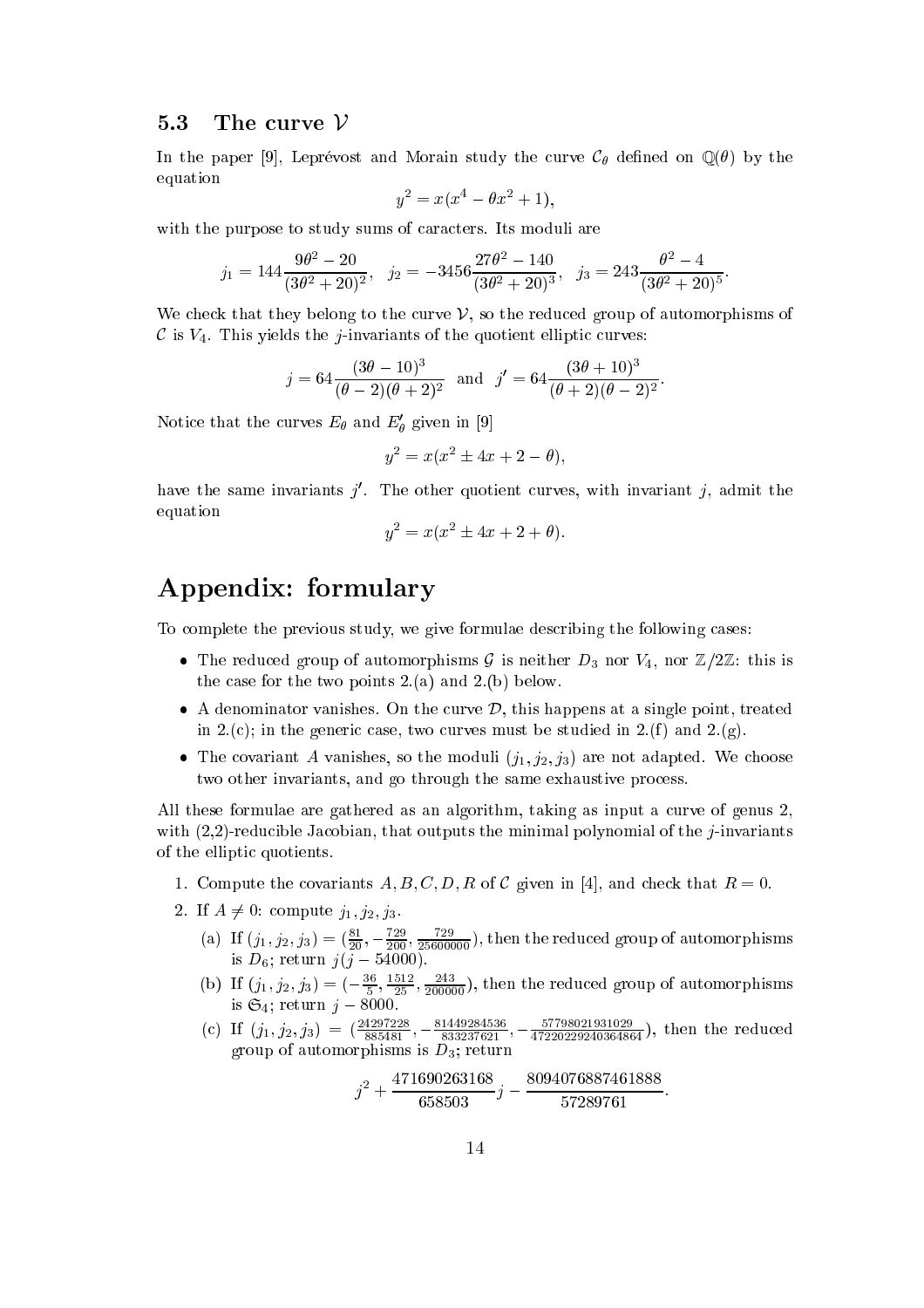- (d) If  $(j_1, j_2, j_3)$  cancel the polynomials defining  $D$ , then the reduced group of automorphisms is  $D_3$ ; return j as computed in section 3.
- (e) If  $(j_1, j_2, j_3)$  cancel the polynomial defining V, then the reduced group of automorphisms is  $V_4$ ; return j as computed in section 4.
- (f) If  $(j_1, j_2, j_3)$  satisfy

$$
331776j_3 - j_2^2 - 24j_1j_2 - 144j_1^2 = 0,
$$
  

$$
9j_1 + j_2 = 0,
$$

then the reduced group of automorphisms is  $\mathbb{Z}/2\mathbb{Z}$ ; return

$$
j^2 + \frac{150994944j_3}{j_2 + 12j_1}j - \frac{260919263232j_3}{j_2 + 12j_1}
$$

:

(g) If  $(j_1, j_2, j_3)$  satisfy

$$
j_2^5 + 54j_2^4 - 322486272j_2^2j_3 + 481469424205824j_3^2 = 0,
$$
  
\n $18j_1 + 5j_2 = 0,$ 

then the reduced group of automorphisms is  $\mathbb{Z}/2\mathbb{Z}$ ; return  $j^2 + c_1j + c_0$ , where

$$
c_0 = -\frac{125}{9559130112} \frac{(-j_2^2 - 24j_1j_2 - 144j_1^2 + 16257024j_3)^2}{j_3^2}
$$
  
\n
$$
c_1 = \frac{(-j_2^2 - 24j_1j_2 - 144j_1^2 + 16257024j_3)(2723051520j_3 - 289j_2^2 - 6936j_1j_2 - 41616j_1^2)}{2064772104192j_3^2},
$$

 $\overline{\phantom{a}}$ 

:

- (h) Else, we are in the generic case, and no denominator vanishes; return  $j$  as omputed in se
tion 2.
- 3. The case  $A = 0$ 
	- (a) If  $B=0$  and  $C^5=4050000D^3$ , the reduced group of automorphisms is  $\mathbb{Z}/2\mathbb{Z}$ ; return  $(j - 4800)(j - 8640)$ .
	- (b) If  $C = 0$  and  $B^5 = 3037500D^2$ , the reduced group of automorphisms is  $\mathbb{Z}/2\mathbb{Z}$ ; return  $(j - 160)(j + 21600)$ .

Compute the invariants

$$
t_1 = \frac{3}{512} \frac{CD}{B^4}
$$
 and  $t_2 = 1536 \frac{BC}{D}$ 

- (c) If  $(t_1, t_2) = (1/576000, -460800)$ , the reduced group of automorphisms is  $V_4$ ; return  $j^2 + 7200j + 13824000$ .
- (d) If  $(t_1, t_2) = (-1/864000, -172800)$ , the reduced group of automorphisms is  $D_3; \ \mathrm{return} \ \ j^2 + 55200j - 69984000.$
- (e) The reduced group of automorphisms is  $\mathbb{Z}/2\mathbb{Z}$ . Compute

$$
\Omega = -4 \frac{-238878720000t_1 + 1555200t_2t_1 + 7t_2^2t_1 + 2t_2}{477757440000t_1 + 2073600t_2t_1 + t_2^2t_1 - t_2}
$$
 and  $\Upsilon = \frac{3}{2}\Omega$ ,

then  $c_0$  and  $c_1$  given in section 2; return  $j^2 + c_1 j + c_0$ .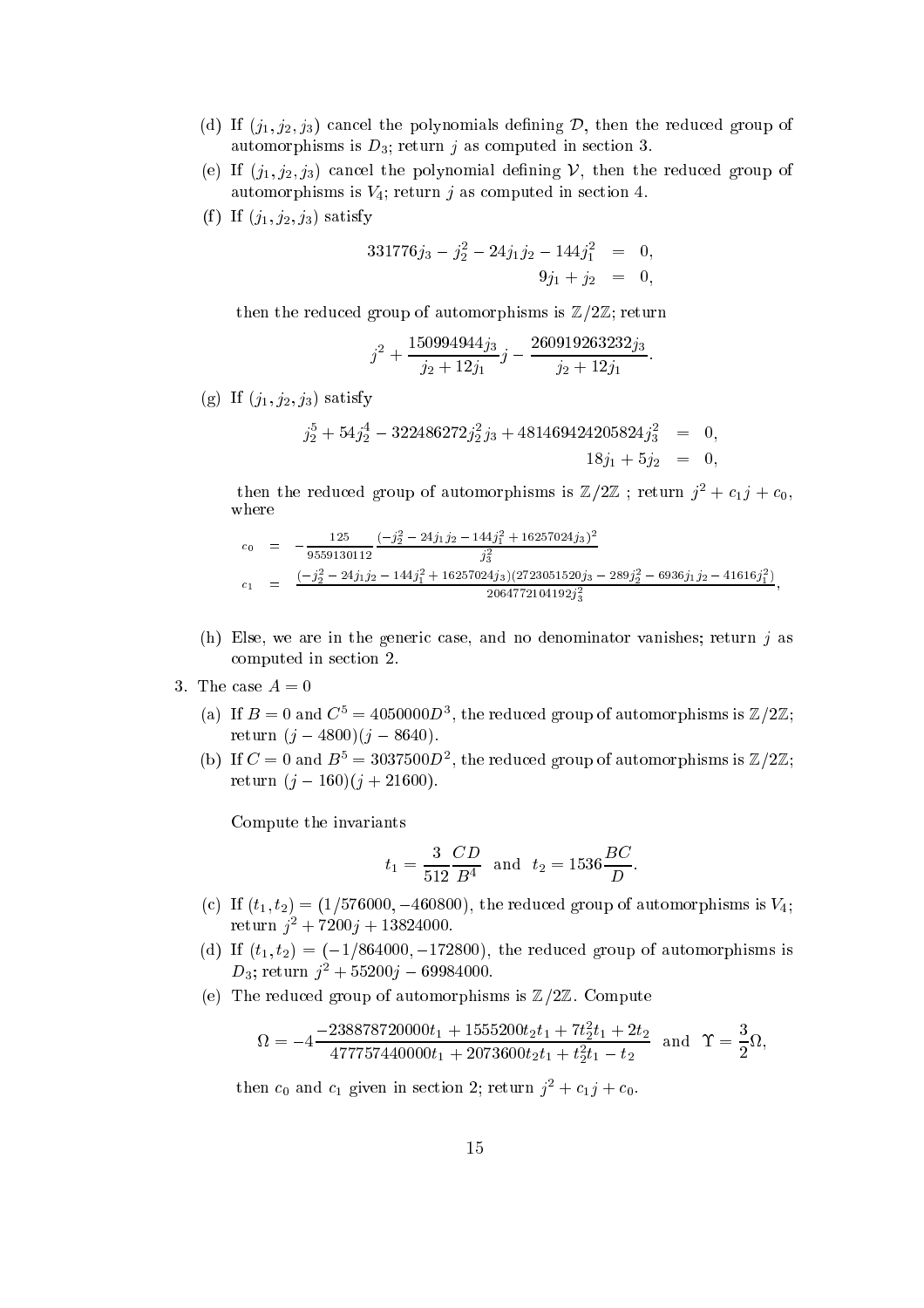# Appendix: the 24 triples

The following table gives the full list of the triples defined in theorem  $6. \,$ 

$$
\left(\lambda, \frac{\lambda\nu-\nu}{\nu-1}, \nu\right) \qquad \left(\frac{-1}{\nu-1}, \frac{-\lambda+\nu}{\lambda\nu-\lambda-\nu+1}, \frac{-\lambda+\nu}{\lambda\nu-\lambda}\right) \qquad \left(\frac{-\lambda\nu+2\nu-1}{\nu-1}, \frac{-\lambda+\nu}{\nu-1}, \frac{-\lambda+\nu}{\lambda\nu-\lambda}\right)
$$
\n
$$
\left(\frac{\lambda\nu-\lambda}{\lambda\nu-\nu}, \frac{\nu-1}{\lambda\nu-\nu}, \frac{\nu-1}{\lambda-1}\right) \qquad \left(\lambda, \frac{-\lambda+\nu}{\nu-1}, \frac{\lambda-\nu}{\lambda\nu-2\nu+1}\right) \qquad \left(\frac{-\lambda\nu+2\nu-1}{\nu-1}, -\lambda+1, -\nu+1\right)
$$
\n
$$
\left(\frac{\lambda\nu-\lambda}{\lambda\nu-\nu}, \frac{\nu-1}{\nu}, \frac{\lambda\nu-\lambda-\nu+1}{\lambda\nu-2\nu+1}\right) \qquad \left(\frac{\lambda}{\lambda-1}, \frac{-\lambda+\nu}{\lambda\nu-\lambda-\nu+1}, \frac{\lambda-\nu}{\lambda-1}\right) \qquad \left(\frac{\lambda-1}{\nu-1}, \frac{\lambda\nu-\nu}{\nu-1}, \frac{\lambda\nu-\nu}{\lambda\nu-\lambda}\right)
$$
\n
$$
\left(\frac{\lambda}{\lambda-1}, \frac{\nu}{\nu-1}, \frac{\lambda\nu-\nu}{\lambda\nu-2\nu+1}\right) \qquad \left(\frac{\lambda-1}{\lambda-\nu}, \frac{\lambda\nu-\nu}{\lambda-\nu}, \frac{\lambda\nu-\nu}{\lambda\nu-2\nu+1}\right) \qquad \left(\frac{\lambda\nu-2\nu+1}{\lambda\nu-\nu}, \frac{\nu-1}{\nu}, \frac{\lambda-1}{\lambda}\right)
$$
\n
$$
\left(\frac{\lambda\nu-2\nu+1}{\lambda\nu-\lambda-\nu+1}, \frac{-1}{\lambda-1}, \frac{\nu-1}{\lambda-1}\right) \qquad \left(\frac{1}{\nu}, \frac{\lambda-\nu}{\lambda\nu-\nu}, \frac{\lambda-\nu}{\lambda\nu-2\nu+1}\right) \qquad \left(\frac{\lambda\nu-2\nu+1}{\lambda\nu-\lambda-\nu+1}, \frac{\nu}{\nu-1}, \frac{\lambda-\nu}{\lambda\nu-\lambda}\right)
$$
\n
$$
\left(\frac{-1}{\nu-1}, \frac{-1}{\lambda
$$